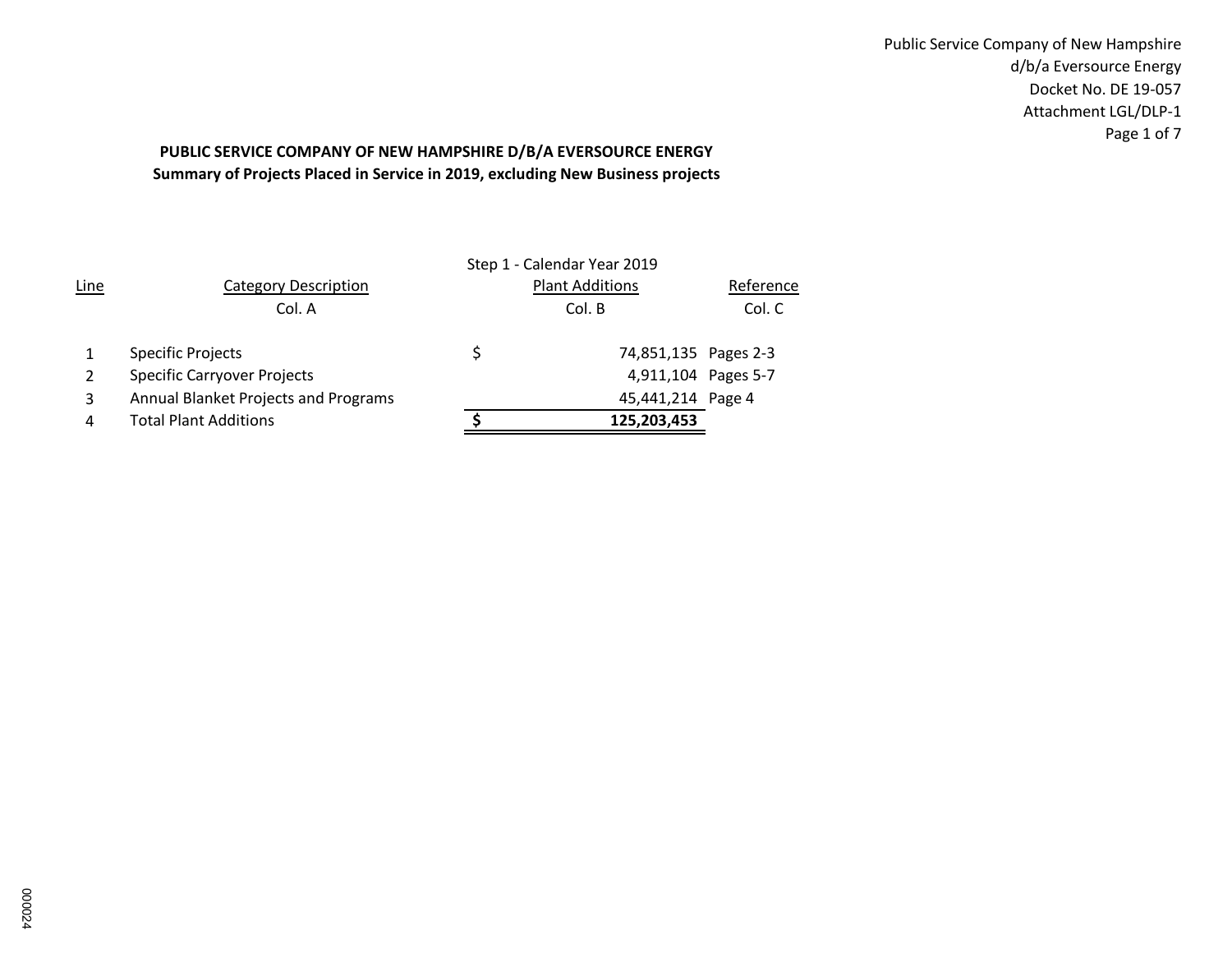### **PUBLIC SERVICE COMPANY OF NEW HAMPSHIRE D/B/A EVERSOURCE ENERGY**

|                                                              |                   |                      |                         |                                                                               |                           |                                              |                                |                | <b>Comparison of Budget to Actual</b> | Specific Projects Placed in Service in 2019, excluding New Business projects |                                     |                                      |                    |                           |                                                                        |     |                                            |               |        |                                                                                             |          |                             |                                                                                                                         |
|--------------------------------------------------------------|-------------------|----------------------|-------------------------|-------------------------------------------------------------------------------|---------------------------|----------------------------------------------|--------------------------------|----------------|---------------------------------------|------------------------------------------------------------------------------|-------------------------------------|--------------------------------------|--------------------|---------------------------|------------------------------------------------------------------------|-----|--------------------------------------------|---------------|--------|---------------------------------------------------------------------------------------------|----------|-----------------------------|-------------------------------------------------------------------------------------------------------------------------|
|                                                              |                   |                      |                         |                                                                               |                           |                                              |                                |                |                                       |                                                                              |                                     |                                      |                    |                           |                                                                        |     |                                            |               |        |                                                                                             |          |                             |                                                                                                                         |
|                                                              |                   |                      |                         |                                                                               |                           |                                              |                                |                |                                       |                                                                              |                                     |                                      |                    |                           | Total Cost (direct and indirect -includes install and cost of removal) |     |                                            |               |        |                                                                                             |          |                             |                                                                                                                         |
|                                                              |                   |                      |                         |                                                                               |                           |                                              |                                |                |                                       |                                                                              |                                     |                                      |                    |                           | Actual Final Cost to                                                   |     | Last Supplement to                         |               |        | Actual Final Cost to                                                                        |          | As of 12/31/19              |                                                                                                                         |
| Line Year Plant Type Project Type                            |                   |                      | Specific<br>Project No. | <b>Project Description</b>                                                    | First In Service<br>Event | Plant Account(s)                             | 2019 Plant in Service          | Authorization  | Authorization                         | Pre-Construction First Supplemental Second Supplemental<br>Authorization     | Third Supplemental<br>Authorization | Actual Project<br>Life to Date Costs |                    | (\$)                      | Pre-Construction Estimate Variance<br>$\frac{9}{26}$                   |     | Pre-Construction Estimate Variance<br>(\$) | %             |        | Final Supplement Variance<br>(S)<br>%                                                       |          | Plant Account<br>101 or 106 | Reason for<br><b>Revised Authorization Basis</b>                                                                        |
| Col. A                                                       | Col. B            | Col. C               | Col. D                  | Col. E                                                                        | Col. F                    | Col G.                                       | Col. H                         | Col. I         | Col. J                                | Col. K                                                                       | Col. L                              | Col. M                               |                    | Col. N                    | Col. O                                                                 |     | Col. P                                     | Col. Q        |        | Col. R<br>Col. S                                                                            |          | Col. T                      | Col. U                                                                                                                  |
|                                                              |                   |                      |                         |                                                                               |                           |                                              |                                |                |                                       |                                                                              |                                     |                                      |                    | Col. M - Col. I           | Col. N / Col. I                                                        |     |                                            |               |        | Col. (J, K or L) - Col. I Col. P / Col. I Col. M - Col. (J, K or I ol. R / Col. (J, K or L) |          |                             |                                                                                                                         |
| 1 2019 General                                               |                   | Specific 18734       |                         | Garage Addition                                                               | 2019                      | 390                                          | 915,755 \$                     | 800,000        |                                       |                                                                              |                                     |                                      | 918,075 \$         | 118,075                   | 15% \$                                                                 |     |                                            | 0% \$         |        |                                                                                             | 0%       | 101                         |                                                                                                                         |
|                                                              |                   |                      |                         | 2019 PSNHD Facilities LOB projects under                                      |                           |                                              |                                |                |                                       |                                                                              |                                     |                                      |                    |                           |                                                                        |     |                                            |               |        |                                                                                             |          |                             |                                                                                                                         |
| 2 2019 General                                               |                   | Specific 19707       |                         | \$500k                                                                        | 2019                      | 390, 391, 394, 398 \$<br>371, 393, 394, 397, | 830,653 \$                     | 1,246,500      |                                       |                                                                              |                                     |                                      | 1,114,902 \$       | (131, 598)                | $-11\%$ \$                                                             |     |                                            | 0% \$         |        |                                                                                             | 0%       | 106                         |                                                                                                                         |
| 2019 General                                                 |                   | Specific             | 19726                   | ML PSNH-D 2019 LOB - General Plant                                            | 2019                      | 398                                          | 123.184                        | N/A            |                                       |                                                                              |                                     |                                      | 144,980            |                           | N/A<br>N/A                                                             |     |                                            | N/A           |        |                                                                                             | 0%       | 106                         |                                                                                                                         |
| 4 2019 General                                               |                   | Specific             | 19757                   | Bow Mobile Substation Garage Bay                                              | 2019                      | 390<br>364.365.366.367.                      | 405.672                        | N/A            |                                       |                                                                              |                                     |                                      | 405,672            |                           | N/A<br>$N/A$ \$                                                        |     |                                            | N/A           | s.     |                                                                                             | 0%       | 101                         |                                                                                                                         |
| 5 2019 Distribution                                          |                   | Specific A08W49      |                         | Keene Downtown UG Replacement Project                                         | 2013                      | 368, 369                                     | 498,989 \$                     | 4,712,000      |                                       |                                                                              |                                     |                                      | 4,407,953 \$       |                           | (304, 047)<br>$-6\%$ \$                                                |     |                                            | 0% \$         |        |                                                                                             | 0%       | 106                         |                                                                                                                         |
|                                                              |                   |                      |                         |                                                                               | 2018                      | 361, 362, 364, 365 \$                        | 552,607 \$                     | 1,304,000 \$   | 1,590,000 \$                          | 2,302,118 \$                                                                 | 3,190,715 \$                        |                                      | 3,190,715          | 1,886,715                 | 145% S                                                                 |     | 1,886,715                                  | 145% \$       |        |                                                                                             | 0%       | 101                         | Construction and testing bids were higher than<br>estimated. Right-of-way clearing and environmental                    |
| 6 2019 Distribution Specific A16E06                          |                   |                      |                         | West Rye S/S Re-build                                                         |                           |                                              |                                |                |                                       |                                                                              |                                     |                                      |                    |                           |                                                                        |     |                                            |               |        |                                                                                             |          |                             | monitoring scope added.                                                                                                 |
|                                                              |                   |                      |                         |                                                                               |                           |                                              |                                |                |                                       |                                                                              |                                     |                                      |                    |                           |                                                                        |     |                                            |               |        |                                                                                             |          |                             | Additional scope required for design/construction of                                                                    |
| 7 2019 Distribution Specific A16N02                          |                   |                      |                         | Second transformer at Lost Nation S/S                                         | 2019                      | 362<br>– s                                   | 5,634,544 \$                   |                | 3,912,000 \$ 4,558,049 \$             | 5,759,118                                                                    |                                     |                                      |                    | \$ 5,933,178 \$ 2,021,178 | 52% \$                                                                 |     | 1,847,118                                  |               | 47% \$ | 174,060                                                                                     | 3%       | 106                         | expanded trench/conduit system. Testing costs increased<br>due to extended duration on site.                            |
|                                                              |                   |                      |                         |                                                                               |                           |                                              |                                |                |                                       |                                                                              |                                     |                                      |                    |                           |                                                                        |     |                                            |               |        |                                                                                             |          |                             | Increased scope of work identified during preliminary                                                                   |
|                                                              |                   |                      |                         |                                                                               | 2017                      | 362, 364, 365, 367, $\frac{1}{5}$            | 593,354 \$                     | 765,000 \$     | 1,439,292                             |                                                                              |                                     | $$1,383,146$ \$                      |                    | 618,146                   | 81%                                                                    | - S | 674,292                                    | 88% \$        |        | (56, 146)                                                                                   | $-4%$    | 106                         | engineering and schedule extended to coordinate with                                                                    |
| 8 2019 Distribution Specific A16X01                          |                   |                      |                         | <b>ESCC Control of Generation</b>                                             |                           | 369, 371                                     |                                |                |                                       |                                                                              |                                     |                                      |                    |                           |                                                                        |     |                                            |               |        |                                                                                             |          |                             | generation divestiture process which concluded nearly<br>two years later than expected.                                 |
|                                                              |                   |                      |                         |                                                                               |                           |                                              |                                |                |                                       |                                                                              |                                     |                                      |                    |                           |                                                                        |     |                                            |               |        |                                                                                             |          |                             | Contract pricing for testing and commissioning was not                                                                  |
|                                                              |                   |                      |                         |                                                                               | 2019                      | 362                                          | 1,615,396 \$<br>s.             | 1,765,000 \$   | 2,000,000                             |                                                                              |                                     | $\mathsf{S}$                         | 2,023,323          | 258,323                   | 15% \$                                                                 |     | 235,000                                    | 13% \$        |        | 23,323                                                                                      | 1%       | 101                         | available at the time of the full funding estimate. Required<br>on-site durations greater than durations assumed in the |
| 9 2019 Distribution                                          |                   | Specific A17C21      |                         | Pine Hill S/S PLC Auto Scheme Replacement                                     |                           |                                              |                                |                |                                       |                                                                              |                                     |                                      |                    |                           |                                                                        |     |                                            |               |        |                                                                                             |          |                             | original estimate.                                                                                                      |
|                                                              |                   |                      |                         |                                                                               | 2019                      | 364, 365, 368 \$                             | 4,249,364 \$                   | 4,264,000 \$   | 4,263,997 \$                          | 4,737,122                                                                    |                                     | $$4,567,210$ \$                      |                    |                           | 303,210<br>7% \$                                                       |     | 473,122                                    | 11% \$        |        | (169, 912)                                                                                  | $-4%$    | 106                         | Additional scope required including additional                                                                          |
| 10 2019 Distribution                                         |                   | Specific A17C26      |                         | 328 Line Reconductor                                                          |                           | 364, 365, 366, 367,                          |                                |                |                                       |                                                                              |                                     |                                      |                    |                           |                                                                        |     |                                            |               |        |                                                                                             |          |                             | environmental work<br>Additional scope and project costs due to pole                                                    |
| 11 2019 Distribution Specific A17E01                         |                   |                      |                         | Rve Area 4KV Study                                                            | 2019                      | 368.369.371                                  | 2,158,824 \$                   | 1,859,000 \$   | 4,672,000                             |                                                                              |                                     | \$3,492,968                          |                    | 1,633,968<br>s.           | 88% S                                                                  |     | 2,813,000                                  | 151% \$       |        | (1, 179, 032)                                                                               | $-25%$   | 106                         | maintenance changes.                                                                                                    |
|                                                              |                   |                      |                         | Rochester 4KV Conversion                                                      | 2018                      | 364, 365, 366,                               | 1,503,600 \$                   | 5.236.000      |                                       |                                                                              |                                     | s.                                   | 3,328,808          | (1,907,192)<br>- Ś        | $-36%$                                                                 |     |                                            | 0%            | Ś      |                                                                                             | 0%       | 106                         |                                                                                                                         |
| 12 2019 Distribution<br>13 2019 Distribution Specific A17E20 |                   | Specific A17E09      |                         | Ocean Rd S/S 34.5KV OCB Replacement                                           | 2019                      | 367,369<br>362, 364, 365 \$                  | 2,626,627 \$                   |                | 2,555,000 \$ 2,850,000                |                                                                              |                                     |                                      | 2.850.741 \$       | 295,741                   | 12% \$                                                                 |     | 295,000                                    | 12% \$        |        | 741                                                                                         | 0%       | 101                         |                                                                                                                         |
|                                                              |                   |                      |                         |                                                                               |                           |                                              |                                |                |                                       |                                                                              |                                     |                                      |                    |                           |                                                                        |     |                                            |               |        |                                                                                             |          |                             | Initial estimate based on results of competitive bid.                                                                   |
|                                                              |                   |                      |                         |                                                                               | 2018                      | 362, 364, 365, 368 \$                        | 5,195,995 \$                   | 5,329,000 \$   | 5,992,000                             |                                                                              |                                     | Ŝ.                                   | 6,167,702          | 838,702                   | 16%                                                                    |     | 663,000                                    | 12%           | $\sim$ | 175,702                                                                                     | 3%       | 101                         | Contractor originally chosen was unable to perform work<br>causing an increase versus original estimate. Additional     |
|                                                              |                   |                      |                         |                                                                               |                           |                                              |                                |                |                                       |                                                                              |                                     |                                      |                    |                           |                                                                        |     |                                            |               |        |                                                                                             |          |                             | environmental remediation required for soil testing and                                                                 |
| 14 2019 Distribution Specific A17N02                         |                   |                      |                         | Messer St - Replace TB70                                                      |                           |                                              |                                |                |                                       |                                                                              |                                     |                                      |                    |                           |                                                                        |     |                                            |               |        |                                                                                             |          |                             | removal.                                                                                                                |
| 15 2019 Distribution Specific A17N22                         |                   |                      |                         | Beebe River S/S Cap Switcher Replacement                                      | 2019                      | 362                                          | 861,017 \$<br>- Ś              | 986,000        |                                       |                                                                              |                                     | Ŝ.                                   | 957,462            |                           | (28.538)<br>$-3\%$ \$                                                  |     |                                            | 0% \$         |        |                                                                                             | 0%       | 106                         |                                                                                                                         |
|                                                              |                   |                      |                         |                                                                               |                           |                                              |                                |                |                                       |                                                                              |                                     |                                      |                    |                           |                                                                        |     |                                            |               |        |                                                                                             |          |                             |                                                                                                                         |
|                                                              |                   |                      |                         |                                                                               | 2019                      | 362                                          | 1,853,955 \$<br>- Ś            | 836,000 \$     | 1,758,489 \$                          | 2,102,000                                                                    |                                     | $\sim$                               | 2,262,782 \$       | 1,426,782                 | 171% \$                                                                |     | 1,266,000                                  | 151% \$       |        | 160,782                                                                                     | 8%       | 106                         | Competitive bids received higher than estimated.                                                                        |
| 16 2019 Distribution                                         |                   | Specific A17W19      |                         | North Rd S/S Equipment Replacement                                            |                           |                                              |                                |                |                                       |                                                                              |                                     |                                      |                    |                           |                                                                        |     |                                            |               |        | - 11                                                                                        |          |                             | engineering reviews identified required additional scope                                                                |
| 17 2019 Distribution                                         |                   | Specific A17W23      |                         | Monadnock S/S Cap Switcher Replacement                                        | 2019                      | 362                                          | 878,369 \$<br>- Ś              | 1,174,000      |                                       |                                                                              |                                     | s.                                   | 965,226            | (208, 774)<br>- Ś         | $-18\%$ \$                                                             |     |                                            | 0% \$         |        |                                                                                             | 0%       | 101                         |                                                                                                                         |
| 18 2019 Distribution Specific A17X01                         |                   |                      |                         | Mobile 115-34.5KV Substation                                                  | 2019                      | 362<br>364, 365, 368, 369,                   | 3,505,095 \$<br>s.             | 2,500,000      |                                       |                                                                              |                                     | Ŝ.                                   | 3,505,095          | 1,005,095<br>s.           | 40% \$                                                                 |     |                                            | 0%            | S.     |                                                                                             | 0%       | 101                         |                                                                                                                         |
| 2019 Distribution                                            |                   | Specific             | A18DA                   | Distribution Automation - Pole Top                                            | 2018                      | 371                                          | 9.795.317 \$                   | 17,500,000     |                                       |                                                                              |                                     | $\frac{1}{2}$                        | 19,164,635         | 1,664,635                 | 10% S                                                                  |     |                                            | 0% \$         |        |                                                                                             | 0%       | 106                         |                                                                                                                         |
| 20 2019 Distribution Specific A18E12                         |                   |                      |                         | Circuit Ties 3172X1 - 3112X3                                                  | 2019                      | 364.365.369 \$                               | 702,926 \$                     | 518,000 \$     | 742,984                               |                                                                              |                                     | $\leq$                               | 747,361 \$         | 229,361                   | 44% \$                                                                 |     | 224,984                                    | 43% \$        |        | 4,377                                                                                       | 1%       | 106                         | Competitive bids received were higher than estimated                                                                    |
| 21 2019 Distribution Specific A18E23                         |                   |                      |                         | <b>Rochester Comcast Make Ready</b>                                           | 2018                      | 364, 365, 366, 367,<br>369, 371              | 742,004 \$                     | 688,000 \$     | 929,000                               |                                                                              |                                     | $\frac{1}{2}$                        | 889,834 \$         | 201,834                   | 29% \$                                                                 |     | 241,000                                    | 35% \$        |        | (39, 166)                                                                                   | $-4%$    | 106                         | Additional scope added by Comcast                                                                                       |
|                                                              |                   |                      |                         |                                                                               | 2019                      | 364, 365, 366, 367,                          | 885,429 \$                     | 1,091,000      |                                       |                                                                              |                                     | $\mathsf{S}$                         | 1,003,549<br>- 5   |                           | (87.451)<br>$-8\%$ \$                                                  |     | $\sim$                                     | 0% \$         |        |                                                                                             | 0%       | 101                         |                                                                                                                         |
| 22 2019 Distribution Specific A18W11                         |                   |                      |                         | 316X1 Circuit Tie Eastman Development                                         |                           | 369<br>364, 365, 366, 367,                   |                                |                |                                       |                                                                              |                                     |                                      |                    |                           |                                                                        |     |                                            |               |        |                                                                                             |          |                             |                                                                                                                         |
| 23 2019 Distribution Specific A18W22                         |                   |                      |                         | Peterborough Roadway and Bridge Project                                       | 2019                      | 369                                          | 372.121 \$                     | 364,000        |                                       |                                                                              |                                     | S.                                   | 530.251 \$         | 166,251                   | 46% \$                                                                 |     | $\sim$                                     | 0% \$         |        |                                                                                             | 0%       | 106                         |                                                                                                                         |
|                                                              |                   |                      |                         |                                                                               | 2019                      | 362                                          | 384,785 \$<br>$\sim$           | 219,200 \$     | 373,000                               |                                                                              |                                     | s.                                   | 416,003            | 196,803                   | 90% \$                                                                 |     | 153,800                                    | 70% \$        |        | 43,003                                                                                      |          | 101                         | Received competitive bids higher than estimated,                                                                        |
| 24 2019 Distribution Specific A18X08                         |                   |                      |                         | S Milford Relay Replacement                                                   |                           |                                              |                                |                |                                       |                                                                              |                                     |                                      |                    |                           |                                                                        |     |                                            |               |        |                                                                                             | 12%      |                             | additional scope added due to revised Acceptance Testing<br>Guidelines                                                  |
|                                                              |                   |                      |                         |                                                                               |                           |                                              |                                |                |                                       |                                                                              |                                     |                                      |                    |                           |                                                                        |     |                                            |               |        |                                                                                             |          |                             |                                                                                                                         |
| 25 2019 Distribution                                         |                   | Specific A19C05      |                         | Reconductor Copper St Anselm Drive                                            | 2019                      | 364, 365, 366, 367 \$                        | 208,670 \$                     | 210,000 \$     | 241,000                               |                                                                              |                                     | \$                                   | 241,203            | - Ś                       | 31,203<br>15% \$                                                       |     | 31,000                                     | 15% \$        |        | 203                                                                                         | 0%       | 106                         | Received competitive bids higher than estimated,<br>additional scope added due to pole maintenance changes              |
| 26 2019 Distribution                                         |                   | Specific A19C25      |                         | Reconductor Bedford Road, 360X7                                               | 2019                      | 364, 365, 367 \$                             | $303,500$ \$                   | 300,000        |                                       |                                                                              |                                     | $\sim$                               | 304.411 \$         |                           | 4.411<br>$1\%$ S                                                       |     |                                            | በ% \$         |        |                                                                                             | 0%       | 101                         |                                                                                                                         |
| 27 2019 Distribution Specific A19DA                          |                   |                      |                         | Distribution Automation - Pole Top                                            | 2019                      | 364.365.366.369 \$                           | 10,073,842 \$                  | 16,743,000     |                                       |                                                                              |                                     |                                      | 14 396 024 \$      | (2.346.976)               | $-14\%$ $($                                                            |     |                                            | 0%            |        |                                                                                             | 0%       | 106                         |                                                                                                                         |
| 28 2019 Distribution                                         |                   | Specific A19E11      |                         | Circuit Ties-Wakefield 362 to 3157                                            | 2019                      | 364, 365, 366, 367,<br>369                   | 1,524,459 \$                   | 2,700,000      |                                       |                                                                              |                                     | $\frac{1}{2}$                        | 2,289,175 \$       | (410, 825)                | $-15\%$ \$                                                             |     |                                            | 0% \$         |        |                                                                                             | 0%       | 106                         |                                                                                                                         |
| 29 2019 Distribution                                         |                   | Specific A19E26      |                         | Convert Four Rod Road in Rochester                                            | 2019                      | 364, 365, 367, 368 \$                        | 174, 247                       | N/A            |                                       |                                                                              |                                     |                                      | 182,902            |                           | N/A<br>N/A S                                                           |     |                                            | $N/A$ $\zeta$ |        |                                                                                             | 0%       | 101                         |                                                                                                                         |
| 30 2019 Distribution                                         |                   | Specific             | A19E39                  | Replace Failed Cabble Spring Rd Rye                                           | 2019                      | 366.367.369 \$                               | 232,949 \$                     | 562,000<br>N/A |                                       |                                                                              |                                     |                                      | 232,949            |                           | (329, 051)<br>-59% \$                                                  |     |                                            | 0%            |        |                                                                                             | 0%       | 101                         |                                                                                                                         |
| 31<br>32 2019 Distribution                                   | 2019 Distribution | Specific<br>Specific | A19LS<br>A19N09         | Distribution Automation - Line Sensors<br>Relocate 1W1 Main Line onto Route 3 | 2019<br>2019              | 365<br>364, 365, 369                         | 62,634<br>266.119 \$<br>$\sim$ | 319,000        |                                       |                                                                              |                                     | $\sim$                               | 100,592<br>291.699 |                           | N/A<br>N/A<br>(27.301)<br>$-9%$ \$                                     |     |                                            | N/A<br>0%     |        |                                                                                             | 0%<br>0% | 106<br>106                  |                                                                                                                         |
| 33 2019 Distribution                                         |                   | Specific A19N50      |                         | 346X1 Defective SPCA Replacement                                              | 2019                      | 364 365                                      | 153,638 \$                     | 178,000        |                                       |                                                                              |                                     |                                      | 188,699            |                           | 10,699<br>6% S                                                         |     |                                            | 0%            |        |                                                                                             | 0%       | 106                         |                                                                                                                         |
| 34 2019 Distribution Specific A19S08                         |                   |                      |                         | Relocate 3168X Bridge St S/S                                                  | 2019                      | 364, 365, 366, 367,<br>369                   | 705,570 \$                     | 521,000 \$     | 766,000                               |                                                                              |                                     | $\sim$                               | 777,401 \$         | 256,401                   | 49% \$                                                                 |     | 245,000                                    | 47% \$        |        | 11,401                                                                                      | 1%       | 101                         | Received competitive bids higher than estimated, project<br>delays from City of Nashua & Railroad                       |
|                                                              |                   |                      |                         |                                                                               | 2019                      | 364                                          | 884,659 \$<br>- Ś              | 700,000 \$     | 928,000                               |                                                                              |                                     | S.                                   | 927,819<br>- S     | 227,819                   | 33%                                                                    | - S | 228,000                                    | 33%           | - Ś    | (181)                                                                                       | 0%       | 106                         | Change in scope due to NHDES permitting requirements                                                                    |
| 35 2019 Distribution                                         |                   | Specific A19S27      |                         | Relocate 314 Line around Heron Pond                                           |                           |                                              |                                |                |                                       |                                                                              |                                     |                                      |                    |                           |                                                                        |     |                                            |               |        |                                                                                             |          |                             | required additional materials.                                                                                          |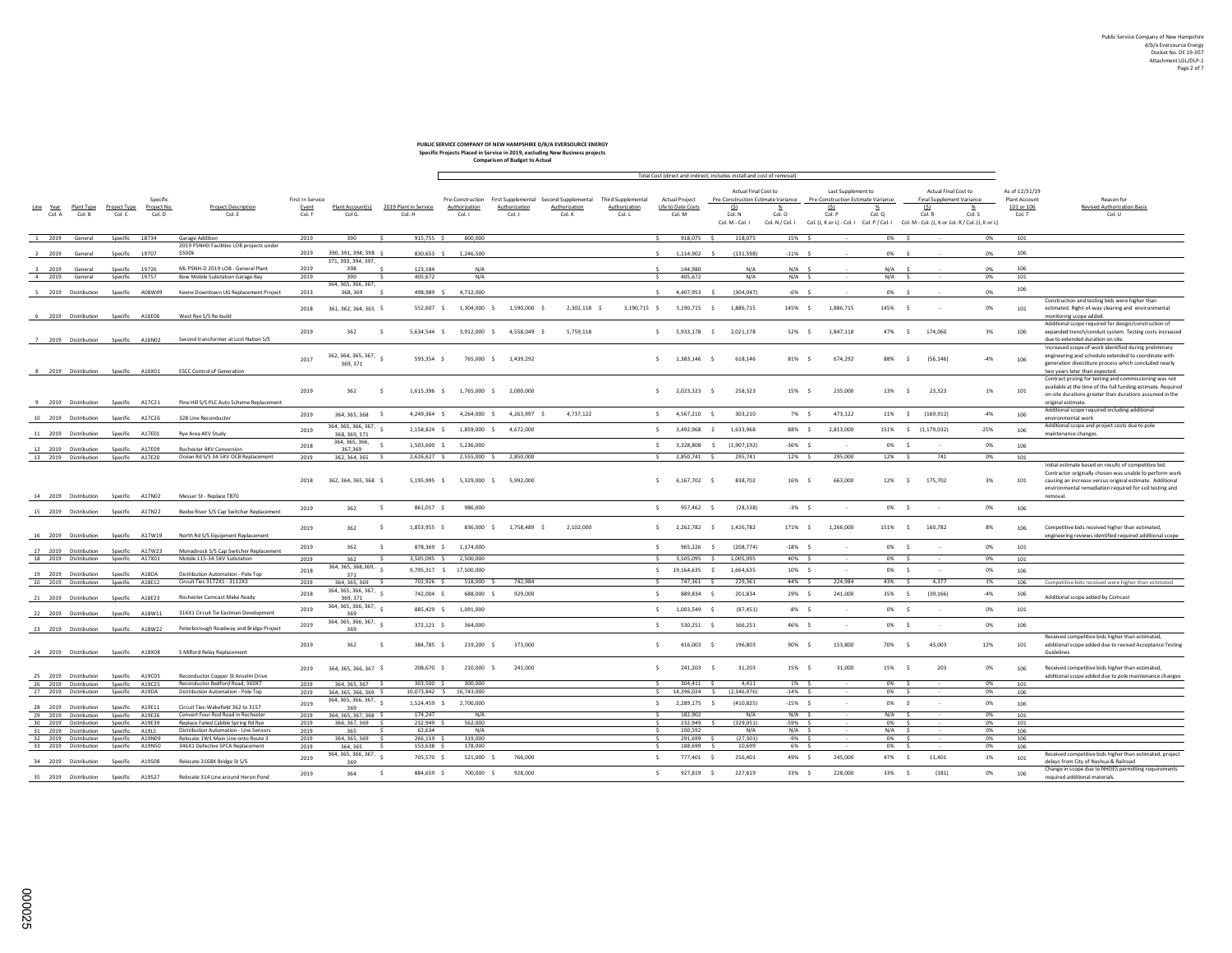# **PUBLIC SERVICE COMPANY OF NEW HAMPSHIRE D/B/A EVERSOURCE ENERGY Specific Projects Placed in Service in 2019, excluding New Business projects**

| <b>Comparison of Budget to Actual</b> |                      |                               |                    |                                                 |                  |                             |                       |                  |               |                                        |                           |                       |                    |                         |                                                                        |                                                          |               |                                                   |                                                             |                                 |                                                                                                                                                                         |
|---------------------------------------|----------------------|-------------------------------|--------------------|-------------------------------------------------|------------------|-----------------------------|-----------------------|------------------|---------------|----------------------------------------|---------------------------|-----------------------|--------------------|-------------------------|------------------------------------------------------------------------|----------------------------------------------------------|---------------|---------------------------------------------------|-------------------------------------------------------------|---------------------------------|-------------------------------------------------------------------------------------------------------------------------------------------------------------------------|
|                                       |                      |                               |                    |                                                 |                  |                             |                       |                  |               |                                        |                           |                       |                    |                         | Total Cost (direct and indirect, includes install and cost of removal) |                                                          |               |                                                   |                                                             |                                 |                                                                                                                                                                         |
|                                       |                      |                               | Specific           |                                                 | First In Service |                             |                       | Pre-Construction |               | First Supplemental Second Supplemental | <b>Third Supplemental</b> | <b>Actual Project</b> |                    |                         | Actual Final Cost to<br>Pre-Construction Estimate Variance             | Last Supplement to<br>Pre-Construction Estimate Variance |               | Actual Final Cost to<br>Final Supplement Variance |                                                             | As of 12/31/19<br>Plant Account | Reason for                                                                                                                                                              |
| Line Year                             | Plant Type           | <b>Project Type</b><br>Col. C | Project No.        | <b>Project Description</b>                      | Event            | Plant Accountís]            | 2019 Plant in Service | Authorization    | Authorization | Authorization<br>Col. K                | Authorization             | Col. M                | Life to Date Costs | $\sqrt{2}$              |                                                                        | (S)                                                      | Col. Q        | (S)                                               |                                                             | 101 or 106                      | <b>Revised Authorization Basis</b>                                                                                                                                      |
| Col. A                                | Col. B               |                               | Col. D             | Col. E                                          | Col. F           | Col G.                      | Col. H                | Col. I           | Col. J        |                                        | Col. L                    |                       |                    | Col. N<br>Col. M - Col. | Col. O<br>Col. N / Col.                                                | Col. P<br>Col. (J, K or L) - Col. I                      | Col. P / Col. | Col. R                                            | Col. S<br>Col. M - Col. (J. K or I'ol. R / Col. (J. K or L) | Col. T                          | Col. U                                                                                                                                                                  |
| 36 2019                               | Distribution         | Specific A19S46               |                    | South Ave Derry Step Overload                   | 2019             | 364, 365, 369               | 255.135               | 119,000          | 199,000       |                                        |                           |                       | 274.631            | 155.631                 | 131%                                                                   | 80,000                                                   | 67%           | 75.631                                            | 38%                                                         | 106                             | Costs of apprentices were not included in original<br>estimate plus poles required hand digging due to the<br>amount of underground utilities in the ground.            |
| 37 2019                               | Distribution         | Specific                      | A19W03             | Replace Open Wire with Spacer Cable Route<br>63 | 2019             | 364, 365, 369               | 289.763 \$            | 1.000.000        | 1,668,000     |                                        |                           |                       | 1.555.675          | 555,675                 | 56% \$                                                                 | 668,000                                                  | 67%           | (112, 325)                                        | $-7%$                                                       | 106                             | Additional scope identified during construction                                                                                                                         |
| 38 2019                               | Distribution         | Specific                      | A19W10             | Relocate Feed to Hinsdale Wastewater            | 2019             | 364, 365, 366, 367 \$       | 303,925 \$            | 250,000          | 292,000       |                                        |                           |                       | 325,619            | 75,619                  | 30% \$                                                                 | 42,000                                                   | 17%           | 33,619                                            | 12%                                                         | 106                             | Received competitive bids higher than estimated, internal<br>crews completed one part of job                                                                            |
|                                       | 39 2019 Distribution | Specific                      | A19X20             | <b>Replace Lattice Steel Towers</b>             | 2019             | 365                         | 205,723               | 250,000          |               |                                        |                           |                       | 298.546            | 48,546                  | 19% \$                                                                 | $\sim$                                                   | 0%            | $\sim$                                            | 0%                                                          | 101                             |                                                                                                                                                                         |
|                                       | 40 2019 Distribution |                               | Specific A19X221   | Animal Protection at Thornton S/S               | 2019             | 362                         | 56.463                | N/A              |               |                                        |                           |                       | 56.463             | N/A                     | $N/A$ S                                                                |                                                          | $N/A$ $S$     | $\sim$                                            | 0%                                                          | 101                             |                                                                                                                                                                         |
|                                       | 41 2019 Distribution | Specific                      | A19X32             | NH Lateral Initiative                           | 2019             | 365                         | 5.263.152             | 5.000.000        |               |                                        |                           |                       | 5.658.936          | 658,936                 | 13% S                                                                  | $\sim$                                                   | 0%            |                                                   | 0%                                                          | 106                             |                                                                                                                                                                         |
|                                       | 42 2019 Distribution | Specific                      | A19X64             | S/S Security Upgrades CIPS NH                   | 2019             | 362                         | 26,890                | N/A              |               |                                        |                           |                       | 26,890             | N/A                     | $N/A$ S                                                                | $\sim$                                                   | N/A           |                                                   | 0%                                                          | 106                             |                                                                                                                                                                         |
| 43 2019                               | Intangible           | Specific                      | DPMNHAMP Expansion | <b>UCONN Damage Prediction Model</b>            | 2019             | 303                         | 160.112               | 106,000          | 160,112       |                                        |                           |                       | 160.112            | 54.112                  | $51\%$ $\leq$                                                          | 54.112                                                   | 51%           | $\sim$                                            | 0%                                                          | 106                             | Time to complete analysis was underestimated                                                                                                                            |
| 44 2019                               | General              | Specific                      | <b>IASC1904</b>    | 1580 CIP PSP Expansion                          | 2019             | 390                         | 26.915                | N/A              |               |                                        |                           |                       | 28,330             | N/A                     | $N/A$ 5                                                                | $\sim$                                                   | N/A           | $\sim$                                            | 0%                                                          | 101                             |                                                                                                                                                                         |
| 45 2019                               | General              | Specific                      | IT18450            | 2018 Win10 PC Lifecycle - PSNH                  | 2019             | 391                         | 892,606               | 1.055.795        |               |                                        |                           |                       | 892.606            | (163.189)               | $-15%$ S                                                               |                                                          | 0%            |                                                   | 0%                                                          | 101                             |                                                                                                                                                                         |
|                                       | 46 2019 Distribution |                               | Specific NHMTR19   | NH Annual Meter Project for 2019                | 2019             | 370                         | 3.065.665             | 3.242.000        |               |                                        |                           |                       | 3.065.665          | (176.335)               | $-5\%$ \$                                                              | $\sim$                                                   | 0% S          | $\sim$                                            | 0%                                                          | 101                             |                                                                                                                                                                         |
| 47 2019                               | Distribution         | Specific                      | R18CTC01           | W185 - 4W1 Circuit Tie                          | 2019             | 364, 365, 367, 368,<br>369  | 878,806 \$            | 1.240.000 \$     | 1.360.000     |                                        |                           |                       | 1.349.320          | 109.320                 | 9% \$                                                                  | 120,000                                                  | 10% \$        | (10.680)                                          | $-1%$                                                       | 106                             | Contractor costs incurred as a result of competitive bid<br>were higher than estimated labor costs included in initial<br>project estimate                              |
| 48 2019                               | Distribution         |                               | Specific R18CTC02  | 3178X Circuit Tie Hinsdale                      | 2019             | 364.365.366.367.<br>368.369 | 1.950.111 \$          | 1.534.000 \$     | 2.069.000     |                                        |                           |                       | 2.080.475          | 546,475                 | 36% \$                                                                 | 535,000                                                  | 35% \$        | 11.475                                            | 1%                                                          | 106                             | Project scope additions plus contractor costs incurred as<br>a result of competitive bid were higher than estimated<br>labor costs included in initial project estimate |

49<br>50 2019 Total

50 2019 Total \$ 74,851,135

Definitions:<br>Col. A: Plant in Service Year

Col. Revime man the state of the state of the state of the state of the Col. State of State of State of State of State of State of State of State of State of State of State of State of State of State of State of the Barbon

Col. K:scond supplemental funding project authorization (direct, including cost of removal) or NA por none applicable) based on Company policy of MA indicates that the estimated project cost of behavior based on the projec

Col. M: Actual Project Costs (direct and indirect, including cost of removal) through the year identified in Col. A. Plant in Col. A. Plant in Col. A. Plant in Col. A. Plant in Col. A. Plant in Col. A. Plant in Col. A. Pla

Col. B: Maximum (States) and the material of the state of the state of the state of the state of the state of the state of the state of the state of the state of the state of the state of the state of the state of the stat

Col.D. https://www.magnitude.magnitude.magnitude.magnitude.magnitude.magnitude.magnitude.magnitude.magnitude.m<br>Col.C. University of the control of the control of the control of the control of the control of the control of<br>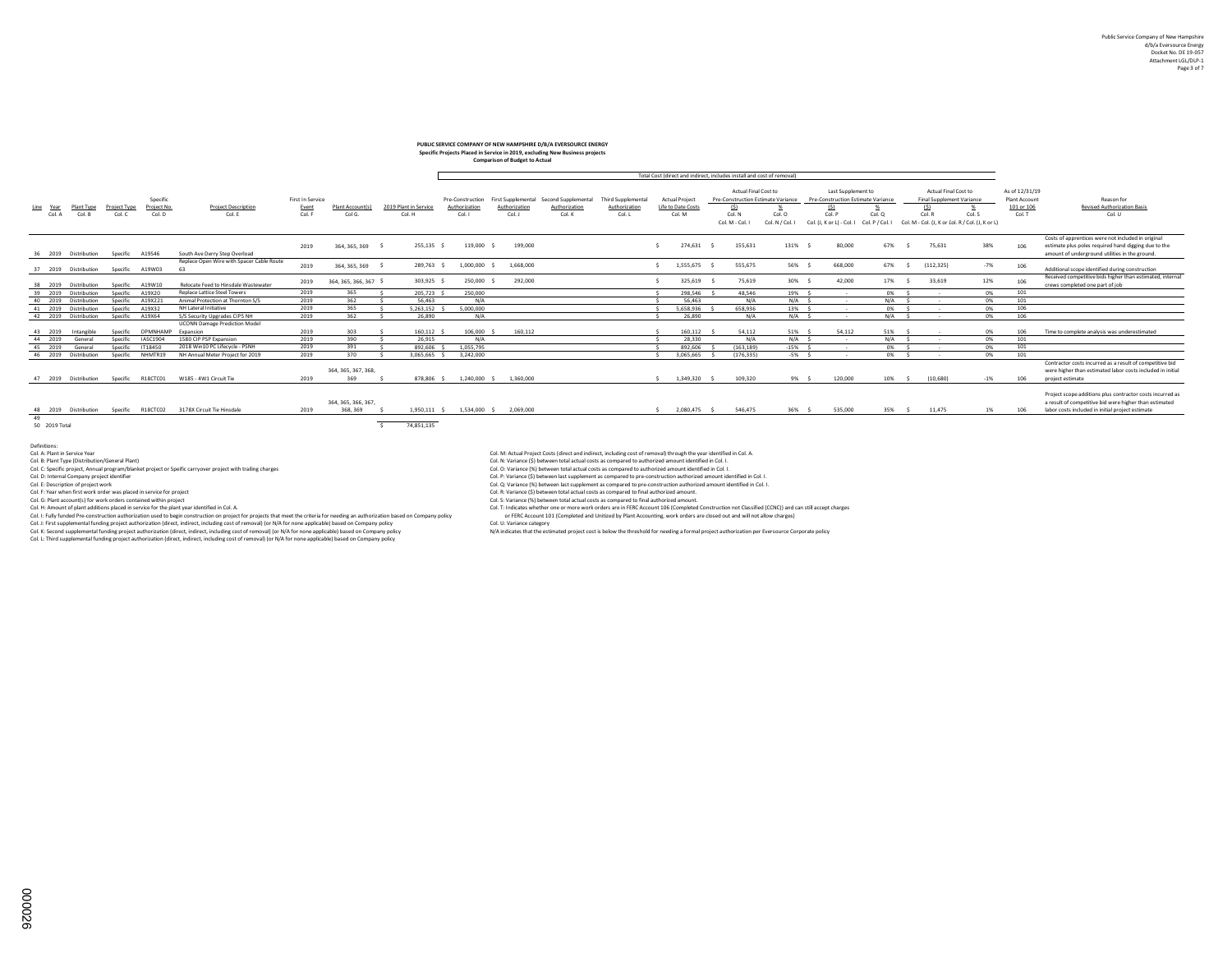### **Annual Programs and Annual Projects Placed in Service in 2019, excluding New Business projects Comparison of Budget to Actual PUBLIC SERVICE COMPANY OF NEW HAMPSHIRE D/B/A EVERSOURCE ENERGY**

|                          |                              |                                                   |                                                                                                             |                                           |                                      |                             |                 |                                                           |                                      | Total Cost (direct and indirect, includes install and cost of removal) |                              |                                                                                  |                 |                                                         |                 |
|--------------------------|------------------------------|---------------------------------------------------|-------------------------------------------------------------------------------------------------------------|-------------------------------------------|--------------------------------------|-----------------------------|-----------------|-----------------------------------------------------------|--------------------------------------|------------------------------------------------------------------------|------------------------------|----------------------------------------------------------------------------------|-----------------|---------------------------------------------------------|-----------------|
|                          |                              |                                                   |                                                                                                             |                                           |                                      |                             |                 |                                                           |                                      |                                                                        | <b>Actual Annual Cost to</b> | Last Supplement to                                                               |                 | Actual Annual Cost to                                   |                 |
|                          |                              | Annual                                            |                                                                                                             |                                           | 2019                                 | Annual                      |                 | First Supplemental Second Supplemental Calendar Year 2019 |                                      | Annual Estimate Variance                                               |                              | Annual Estimate Variance                                                         |                 | <b>Final Supplement Variance</b>                        |                 |
| Line<br>Year             | Plant Type                   | Project Type<br>Project No.                       | <b>Project Description</b>                                                                                  | Plant Account(s)                          | Plant in Service                     | Authorization               | Authorization   | Authorization                                             | Year to Date Costs                   | (5)                                                                    | $\frac{96}{6}$               | S                                                                                | $\frac{\%}{\%}$ | (S)                                                     | $\frac{\%}{\%}$ |
| Col. A                   | Col. B                       | Col. C<br>Col. D                                  | Col. E                                                                                                      | Col F.                                    | Col. G                               | Col. H                      | Col. I          | Col. J                                                    | Col. K                               | Col. L                                                                 | Col. M                       | Col. N<br>Col. K - Col. H Col. L / Col. H Col. (I or J) - Col. H Col. N / Col. H | Col. O          | Col. P<br>Col. (I or J) - Col. K Col. P / Col. (I or J) | Col. Q          |
|                          |                              |                                                   |                                                                                                             |                                           |                                      |                             |                 |                                                           |                                      |                                                                        |                              |                                                                                  |                 |                                                         |                 |
| 2019<br><sup>1</sup>     | Distribution                 | Annual Program 6DCIP                              | NH Avigilon Intrusion Detection                                                                             | 362                                       | \$<br>143,588                        | $\sim$<br>110,000           | 191,000         |                                                           | 143,588                              | 33,588                                                                 | 31%                          | Ś<br>81,000                                                                      | 74%             | (47, 412)<br><b>S</b>                                   | $-25%$          |
| 2019<br>$\overline{2}$   | Distribution                 | Annual Program A04S34                             | Direct Buried Cable Replacement                                                                             | 364,365,366,367,369,371 \$                | (28, 604)                            | N/A                         |                 |                                                           | (40, 024)<br>\$                      | N/A                                                                    | N/A                          | N/A                                                                              | N/A             | N/A                                                     | N/A             |
| 2019<br>$\mathbf{R}$     | Distribution                 |                                                   | Reject Pole Replacement                                                                                     | 364, 365, 366, 367, 368, 369, 3<br>71,373 |                                      |                             |                 |                                                           | 3.019.469<br>$\ddot{\phantom{1}}$    | $\sim$                                                                 | $-5%$                        |                                                                                  | 0%              |                                                         |                 |
| $\overline{4}$<br>2019   | Distribution                 | Annual Program A07X45<br>Annual Program A07X98    | <b>NESC Capital Repairs</b>                                                                                 | 364, 365, 366, 367, 368, 369 \$           | \$ 2,396,108 \$ 3,172,000<br>101,270 | N/A                         |                 |                                                           | $\ddot{\phantom{1}}$<br>(15, 243)    | (152, 531)<br>N/A                                                      | N/A                          | S.<br>N/A                                                                        | N/A             | N/A                                                     | 0%<br>N/A       |
| 5<br>2019                | Distribution                 | Annual Program A08X45                             | <b>Replace Steel Towers</b>                                                                                 | 364                                       | (43, 347)<br>Ś.                      | N/A                         |                 |                                                           | s.<br>(39, 521)                      | N/A                                                                    | N/A                          | N/A                                                                              | N/A             | N/A                                                     | N/A             |
| 6<br>2019                | Distribution                 | Annual Program A09S12                             | Replace Failed Cable - Post Tested                                                                          | 364.365.366.367.369                       | $\ddot{\mathbf{S}}$<br>(3.579)       | N/A                         |                 |                                                           | $\ddot{\mathbf{S}}$<br>199.202       | N/A                                                                    | N/A                          | N/A                                                                              | N/A             | N/A                                                     | N/A             |
| 7<br>2019                | Distribution                 | Annual Program A10X04                             | Direct Buried Cable Injection                                                                               | 365,367                                   | s.<br>2,068                          | N/A                         |                 |                                                           | (1,820)<br>s.                        | N/A                                                                    | N/A                          | N/A                                                                              | N/A             | N/A                                                     | N/A             |
| 8<br>2019                | Distribution                 | Annual Program A12X01                             | <b>Substation Battery Replacement</b>                                                                       | 362                                       | \$<br>47,309                         | N/A                         |                 |                                                           | s.<br>(969)                          | N/A                                                                    | N/A                          | N/A                                                                              | N/A             | N/A                                                     | N/A             |
| 9<br>2019                | Distribution                 | Annual Program A12X02                             | <b>Substation Ground Grid Upgrades</b>                                                                      | 362,364,365                               | \$<br>195,010                        | N/A                         |                 |                                                           | $\ddot{\mathbf{S}}$<br>33,415        | N/A                                                                    | N/A                          | N/A                                                                              | N/A             | N/A                                                     | N/A             |
| 10<br>2019               | Distribution                 | Annual Program C01PCB                             | PCB Transformer Changeout Annual Program 364,365,366,367,369                                                |                                           | $\ddot{s}$<br>67,994                 | N/A                         |                 |                                                           | $\ddot{\mathbf{s}}$<br>52,325        | N/A                                                                    | N/A                          | N/A                                                                              | N/A             | N/A                                                     | N/A             |
| 11<br>2019               | Distribution                 | Annual Program C01SPA01                           | Joint Poles Purchase & Sale                                                                                 | 364                                       | \$<br>185,754 \$                     | 200,000                     |                 |                                                           | s.<br>108.061                        | $\hat{\mathbf{S}}$<br>(91, 939)                                        | $-46%$                       | $\ddot{\mathbf{S}}$                                                              | 0%              | $\ddot{\mathbf{S}}$                                     | 0%              |
|                          |                              |                                                   |                                                                                                             | 364, 365, 366, 367, 368, 369, 3           |                                      |                             |                 |                                                           |                                      |                                                                        |                              |                                                                                  |                 |                                                         |                 |
| 12 2019                  | Distribution                 | Annual Program C03CTV                             | Cable TV Project Annual Program                                                                             | 73                                        | $\ddot{\mathbf{S}}$<br>175,295 \$    | 500,000                     |                 |                                                           | 188.908                              | (311,092)<br>$\ddot{\mathbf{S}}$                                       | $-62%$                       | <b>S</b>                                                                         | 0% \$           |                                                         | 0%              |
|                          |                              |                                                   |                                                                                                             | 364.365.366.367.368.369.3                 |                                      |                             |                 |                                                           |                                      |                                                                        |                              |                                                                                  |                 |                                                         |                 |
| 13<br>2019<br>14<br>2019 | Distribution<br>Distribution | Annual Program C03DOT                             | NHDOT Project Annual Program                                                                                | 71,373                                    | $$2,000,025$$ $$1,850,000$           | 200,000                     |                 |                                                           | 2,286,845<br>s.<br>236,438           | 436,845<br>s<br>36,438<br>-Ŝ                                           | 24%<br>18%                   | Ś                                                                                | 0%<br>0%        | -Ś<br>\$.                                               | 0%              |
| 15<br>2019               | Distribution                 | Annual Program C03TEL<br>Annual Program CO1       | Telephone Projects Annual Program<br>New Business Specifics Unknown                                         | 364,365,366,367,368,369 \$<br>366,367     | 172,750 \$<br>(3,479)<br>Ŝ.          | N/A                         |                 |                                                           | s.<br>(3, 479)                       | N/A                                                                    | N/A                          | N/A                                                                              | N/A             | N/A                                                     | 0%<br>N/A       |
| 16 2019                  | Distribution                 | Annual Program DL9R                               | Distribution Line ROW Annual Program                                                                        | 364,365,368                               | \$4,326,725 \$4,994,000              |                             |                 |                                                           | 4,491,036<br>\$                      | \$ (502,964)                                                           | $-10%$                       | Ŝ.<br>$\sim$                                                                     | 0%              | -\$<br><b>1979</b>                                      | 0%              |
|                          |                              |                                                   | Distribution Substation Maintenance Annual                                                                  |                                           |                                      |                             |                 |                                                           |                                      |                                                                        |                              |                                                                                  |                 |                                                         |                 |
| 17<br>2019               | Distribution                 | Annual Program DS9RD                              | Program                                                                                                     | 361.362                                   | 443.312 \$<br>$\ddot{\mathbf{S}}$    | 806,000                     |                 |                                                           | 837.202<br>$\ddot{\phantom{1}}$      | 31.202<br>$\leq$                                                       | 4%                           | $\sim$                                                                           | 0%              | - 5                                                     | 0%              |
| 2019<br>18               | Distribution                 | Annual Program DS9RE                              | <b>ROW Replace Failed Equipment</b>                                                                         | 364,365                                   | $$1,069,674$$ \$ 1,200,000           |                             |                 |                                                           | s.<br>1,038,875                      | $\ddot{s}$<br>(161, 125)                                               | $-13%$                       | ¢                                                                                | 0%              | $\ddot{\mathbf{S}}$                                     | 0%              |
|                          |                              |                                                   | Substation Annual-Substation Engineering                                                                    |                                           |                                      |                             |                 |                                                           |                                      |                                                                        |                              |                                                                                  |                 |                                                         |                 |
|                          |                              | 19 2019 Distribution/General Annual Program DS9RS | group                                                                                                       | 361,362,390                               | \$745,797 \$1,000,000                |                             |                 |                                                           | $\sim$<br>933,861                    | (66, 139)<br>s.                                                        | $-7%$                        | $\sim$                                                                           | 0%              | s.                                                      | 0%              |
| 20<br>2019               | Distribution                 | Annual Program DSPP8001                           | Distributed Generation Engineering Design<br>and Construction                                               | 364,365                                   | $\ddot{\mathbf{S}}$<br>4,262         | N/A                         |                 |                                                           | 49,603                               | N/A                                                                    | N/A                          | N/A                                                                              | N/A             | N/A                                                     | N/A             |
| 21<br>2019               | General                      | Annual Program GF9R                               | Misc office equipment                                                                                       | 391                                       | \$<br>43,911                         | N/A                         |                 |                                                           | s.<br>3.329                          | N/A                                                                    | N/A                          | N/A                                                                              | N/A             | N/A                                                     | N/A             |
| 22<br>2019               | General                      | Annual Program GM9R                               | Tools/equipment - S/S Operations group                                                                      | 394,398                                   | $\hat{\mathbf{S}}$<br>71,705         | 160,000                     |                 |                                                           | $\epsilon$<br>109,386                | (50, 614)                                                              | -32%                         |                                                                                  | 0%              |                                                         | 0%              |
| 23<br>2019               | General                      | Annual Program GT9R                               | Tools/equipment - Troubleshooter group                                                                      | 394                                       | $\ddot{\mathbf{S}}$<br>17,315        | 500,000<br>$\sim$           |                 |                                                           | $\zeta$<br>148,169                   | (351, 831)<br>Ś.                                                       | -70%                         | Š.                                                                               | 0%              | Ś                                                       | 0%              |
| 24<br>2019               | General                      | Annual Program GX9R                               | Tools/equipment - Field Operations group                                                                    | 394<br>397                                | Ś.<br>469.358                        | \$1,100,000                 |                 |                                                           | s.<br>1.049.496                      | Ś<br>(50.504)                                                          | $-5%$                        | Š.                                                                               | 0%              | Ś.                                                      | 0%              |
| 25<br>2019<br>26<br>2019 | General<br>Distribution      | Annual Program IT6DWANA<br>Annual Program MINOR9R | Telecom WAN Annual - PSNH<br>Minor Storms Capital PSNH                                                      | 364, 365, 366, 369                        | (3,476)<br>Ś.<br>s.<br>9,320         | N/A<br>N/A                  |                 |                                                           | 63,175<br>s.<br>4,512<br>-Ŝ          | N/A<br>N/A                                                             | N/A<br>N/A                   | N/A<br>N/A                                                                       | N/A<br>N/A      | N/A<br>N/A                                              | N/A<br>N/A      |
| 27<br>2019               | Distribution                 | Annual Program NESCRC                             | NESC Patrol/Repair O&M Expense                                                                              | 364,365                                   | \$<br>1,438                          | N/A                         |                 |                                                           | s.<br>915                            | N/A                                                                    | N/A                          | N/A                                                                              | N/A             | N/A                                                     | N/A             |
| 28<br>2019               | Distribution                 | Annual Program NHLC03                             | NH Line Contractors                                                                                         | 364,365                                   | \$<br>9,840                          | N/A                         |                 |                                                           | \$<br>82,378                         | N/A                                                                    | N/A                          | N/A                                                                              | N/A             | N/A                                                     | N/A             |
| 29<br>2019               | Distribution                 | Annual Program NT006                              | General Expense                                                                                             | 362                                       | \$<br>276,837                        | N/A                         |                 |                                                           | $\sim$                               | N/A                                                                    | N/A                          | N/A                                                                              | N/A             | N/A                                                     | N/A             |
| 30<br>2019               | Distribution                 | Annual Program PW9R                               | Private Work                                                                                                | 365                                       | \$<br>3.726                          | N/A                         |                 |                                                           | \$<br>4.629                          | N/A                                                                    | N/A                          | N/A                                                                              | N/A             | N/A                                                     | N/A             |
| 31<br>2019               | Distribution                 | Annual Program ROWLR                              | ROW Relocations - Reimbursable                                                                              | 364,365                                   | 10,379<br>\$                         | N/A                         |                 |                                                           | s.<br>$\sim$                         | N/A                                                                    | N/A                          | N/A                                                                              | N/A             | N/A                                                     | N/A             |
| 32<br>2019               | Distribution                 | Annual Program STORMCAP                           | NH Storm Capitalization                                                                                     | 364,365<br>364.365.367                    | 532,075<br>$\ddot{\mathbf{S}}$       | 605,100                     |                 |                                                           | (3, 449)<br>$\ddot{\mathbf{S}}$      | (608.549)                                                              | 101%                         |                                                                                  | 0%              |                                                         | 0%              |
| 33<br>2019<br>34<br>2019 | Distribution<br>General      | Annual Program UB3CAD<br>Annual Program VEHICLES  | Porcelain Changeout<br>NH Vehicle Purchases Distribution                                                    | 392                                       | Š.<br>3.142<br>Ś                     | N/A<br>917,112 \$ 7,430,180 |                 |                                                           | $\sim$<br>(9.885)<br>s.<br>7,216,801 | N/A<br>\$<br>(213, 379)                                                | N/A<br>$-3%$                 | N/A<br>Ŝ.                                                                        | N/A<br>0%       | N/A<br>Ŝ                                                | N/A<br>0%       |
|                          |                              |                                                   | Non-Roadway Lighting (Includes DA9x                                                                         | 364, 365, 366, 367, 369, 371, 3           |                                      |                             |                 |                                                           |                                      |                                                                        |                              |                                                                                  |                 |                                                         |                 |
| 35 2019                  | Distribution                 | Annual Project DA9R                               | projects)                                                                                                   | 73                                        | 246,537 \$<br>s.                     | 400,000                     |                 |                                                           | $\sim$<br>437,764                    | 37,764<br>-S                                                           | 9%                           | $\sim$                                                                           | 0%              | $\sim$                                                  | 0%              |
|                          |                              |                                                   | Distributed Generation Field Design and                                                                     |                                           |                                      |                             |                 |                                                           |                                      |                                                                        |                              |                                                                                  |                 |                                                         |                 |
| 36 2019                  | Distribution                 | Annual Project DG9R                               | <b>Construction Reimbursable</b>                                                                            | 364, 365, 366, 369                        | $\ddot{s}$<br>(222, 394)             | N/A                         |                 |                                                           | (134, 774)                           | N/A                                                                    | N/A                          | N/A                                                                              | N/A             | N/A                                                     | N/A             |
|                          |                              |                                                   |                                                                                                             | 364.365.366.367.368.369.3                 |                                      |                             |                 |                                                           |                                      |                                                                        |                              |                                                                                  |                 |                                                         |                 |
| 37<br>2019<br>38<br>2019 | Distribution<br>Distribution | Annual Project DH9R                               | Line Relocations (includes DH9x projects)<br>Maintain Voltage (includes DK9x projects)                      | 71<br>364,365,366,367,368,369 \$          | $$1,211,006$ $$1,000,000$            | 700,000                     | 986,000         |                                                           | 741,754<br>s.<br>887,866             | (258, 246)<br>\$<br>$\ddot{\mathbf{S}}$<br>187.866                     | $-26%$<br>27%                | $\ddot{\mathbf{S}}$<br>286,000<br><b>S</b>                                       | 0%<br>41%       | $\sim$<br>(98.134)<br>$\ddot{\mathbf{S}}$               | 0%              |
|                          |                              | Annual Project DK9R                               | System Repairs/Obsolescence (includes                                                                       |                                           | 955,421 \$                           |                             |                 |                                                           |                                      |                                                                        |                              |                                                                                  |                 |                                                         | $-10%$          |
|                          |                              |                                                   | DQ9x, DQDB9x, DQOH9x, DQUG9x, ARDB9x,                                                                       |                                           |                                      |                             |                 |                                                           |                                      |                                                                        |                              |                                                                                  |                 |                                                         |                 |
|                          |                              |                                                   | AROH9x, ARUG9x, IFDB9x, IFOH9x, IFUG9x                                                                      | 364, 365, 366, 367, 368, 369, 3           |                                      |                             |                 |                                                           |                                      |                                                                        |                              |                                                                                  |                 |                                                         |                 |
| 39 2019                  | Distribution                 | Annual Project DQ9R                               | projects)                                                                                                   | 70,371,373                                | \$12,844,259 \$9,506,000 \$          |                             | 13,707,000      |                                                           | 13,707,491<br>$\ddot{\mathbf{S}}$    | \$4,201,491                                                            | 44%                          | 4,201,000<br>$\sim$                                                              | 44%             | 491<br>$\sim$                                           | 0%              |
|                          |                              |                                                   | Reliability Improvements (includes DR9x                                                                     | 364, 365, 366, 367, 368, 369, 3           |                                      |                             |                 |                                                           |                                      |                                                                        |                              |                                                                                  |                 |                                                         |                 |
| 2019<br>40               | Distribution                 | Annual Project DR9R                               | projects                                                                                                    | 73                                        | \$ 3,201,794 \$ 2,000,000            |                             | 3,015,000<br>-Ŝ |                                                           | 3,553,900                            | 1,553,900<br>Ś                                                         | 78%                          | 1,015,000<br><b>S</b>                                                            | 51%             | 538.900<br>$\sim$                                       | 18%             |
| 41<br>2019<br>42<br>2019 | Distribution                 | Annual Project DT7P                               | Purchase Transformers and Regulators<br>Annual Project HPS9R/D79R Roadway Lighting (includes D79x projects) | 368,370<br>364,365,366,369,371,373 \$     | \$11,068,512 \$10,190,000            |                             |                 |                                                           | s.<br>11.160.780                     | $\mathsf{S}$<br>970,780                                                | 10%                          | $\hat{\mathbf{S}}$<br>$\sim$                                                     | 0%              | $\ddot{\mathbf{S}}$<br>$\sim$<br>Ś                      | 0%              |
|                          | Distribution                 |                                                   | Insurance Claims (includes INSOH9x,                                                                         | 364, 365, 366, 367, 368, 369, 3           | 48,174 \$                            | 228,000                     |                 |                                                           | s.<br>70,228                         | \$.<br>(157, 772)                                                      | $-69%$                       | Ś                                                                                | 0%              |                                                         | 0%              |
| 43<br>2019               | Distribution                 | Annual Project INS9R                              | INSUG9x, INSDB9x projects)                                                                                  | 70,371,373                                | $$1,727,291$ \$                      | 600,200 \$                  | 830,500 \$      | 2,603,400 \$                                              | 966,433                              | \$366,233                                                              | 61% \$                       | 2,003,200                                                                        | 334% \$         | (1,636,967)                                             | $-63%$          |
| 44                       |                              |                                                   |                                                                                                             |                                           |                                      |                             |                 |                                                           |                                      |                                                                        |                              |                                                                                  |                 |                                                         |                 |
| 45 2019 Total            |                              |                                                   |                                                                                                             |                                           | \$45,441,214                         |                             |                 |                                                           |                                      |                                                                        |                              |                                                                                  |                 |                                                         |                 |

Definitions:<br>Col. A: Plant in Service Year

Col. C: Specific project, Annual program/blanket project or Speific carryover project with trailing charges Col. L: Variance (\$) between actual annual costs as compared to annual authorized amount identified in Col. H. Var

Col. G: Amount of plant additions placed in service for the plant year identified in Col. A. Col. P: Variance (\$) between actual annual costs as compared to final authorized amount.<br>Col. H: Annual authorization for project

Col. D. H: Annual authorization for projects that meet the criteria for needed an authorization based on Company policy of the United Scotting Col. Q: Variance (%) between actual annual costs as compared to final authorize

Col. J: Second supplemental funding project authorization (direct, indirect, including cost of removal) (or N/A for none applicable) based on Company policy<br>Col. K: Actual Year to Date Project Costs (direct and indirect, i

Col. B: Plant Type (Distribution/General Plant) Col. A. Col. Col. Actual Year to Date Project Costs (direct and indirect, including costs of removal) for the calendar year identified in Col. A. Col. C: Specific project Ann

Col. D. Its and the state of the state of the state of the state of the state of the state of the state of the state of the state of the state of the state of the state of the state of the state of the state of the state o

Col. F: Plant account(s) for work orders contained within project<br>Col. C: Variance (%) between last supplement as compared to annual authorized amount identified in Col. H.<br>Col. G: Amount of plant additions placed in servi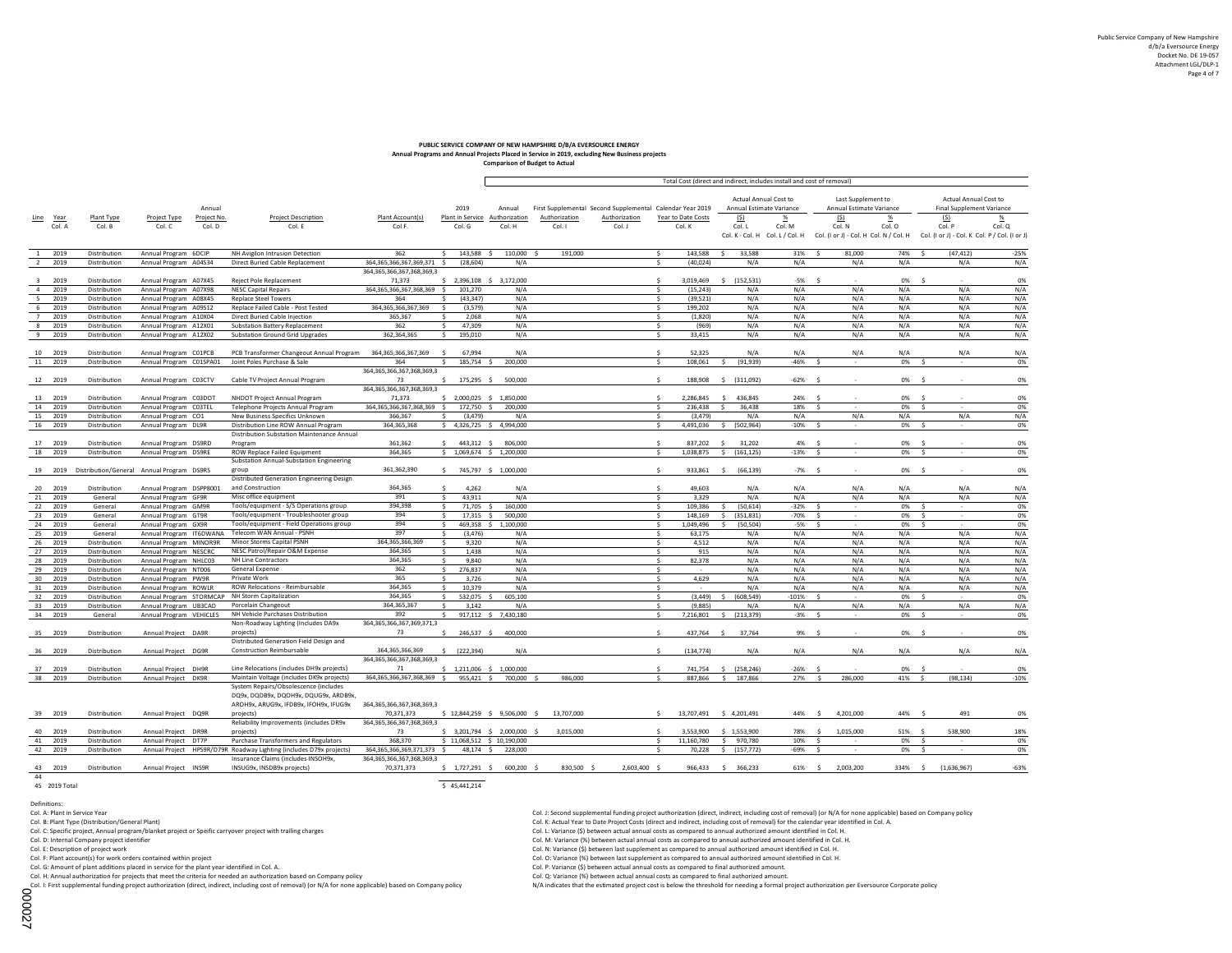# **PUBLIC SERVICE COMPANY OF NEW HAMPSHIRE D/B/A EVERSOURCE ENERGY Specific Carryover Projects Placed in Service in 2019, excluding New Business projects Comparison of Budget to Actual**

| Comparison of Budget to Actual |  |
|--------------------------------|--|
|                                |  |

|                |              |                              |                                                     | Specific    |                                                                                  | In Service Year |                                   |                    |                       | Current                  | <b>Actual Project</b> |                    |                 | <b>Current Authorization Variance</b> | Plant Account | Reason for                                   |
|----------------|--------------|------------------------------|-----------------------------------------------------|-------------|----------------------------------------------------------------------------------|-----------------|-----------------------------------|--------------------|-----------------------|--------------------------|-----------------------|--------------------|-----------------|---------------------------------------|---------------|----------------------------------------------|
| Line           | Year         | Plant Type                   | Project Type                                        | Project No. | <b>Project Description</b>                                                       | First WO        | Plant Account(s)                  |                    | 2019 Plant in Service | Authorization            | Life to Date Costs    |                    | (5)             | %                                     | 101 or 106    | Plant in Service > \$50K or Variance > 10%   |
|                | Col. A       | Col. B                       | Col. C                                              | Col. D      | Col. E                                                                           | Col. F          | Col G.                            |                    | Col. H                | Col. I                   | Col. J                |                    | Col. K          | Col. L                                | Col. M        | Col. N                                       |
|                |              |                              |                                                     |             |                                                                                  |                 |                                   |                    |                       |                          |                       |                    | Col. J - Col. I | Col. K / Col. I                       |               |                                              |
|                |              |                              |                                                     |             |                                                                                  |                 |                                   |                    |                       |                          |                       |                    |                 |                                       |               |                                              |
| $\overline{2}$ | 2019<br>2019 | General                      | Specific - Carryover 18707                          |             | 2018 Facilities LOB Building & General Plant<br>ML 2018 PSNH LOB - General Plant | 2018<br>2018    | 390.394.396.397<br>393            | Ŝ.<br>$\sf S$      | 48.525<br>85,669      | 2.784.940 \$<br>$N/A$ \$ | 2.744.017<br>220,163  | s.                 | (40.923)<br>N/A | $-1%$<br>N/A                          | 106<br>101    |                                              |
|                |              | General                      | Specific - Carryover 18726                          |             |                                                                                  |                 |                                   |                    |                       |                          |                       |                    |                 |                                       |               | This was a carryover credit for a project    |
|                |              |                              |                                                     |             |                                                                                  |                 |                                   |                    |                       |                          |                       |                    |                 |                                       |               | that did not require supplemental            |
| -3             | 2019         | General                      | Specific - Carryover 18740                          |             | Cafe Renovations                                                                 | 2018            | 390,391                           | Ŝ.                 | $(3,406)$ \$          | 500,000 \$               | 557,288               | -S                 | 57,288          | 11%                                   | 101           | authorization                                |
| $\overline{4}$ | 2019         | Distribution                 | Specific - Carryover                                | A09N05      | Kingston S/S - Add Breakser Position                                             | 2017            | 362                               | \$                 | 15,548 \$             | 2,385,300 \$             | 2,401,045             | $\mathsf{\hat{S}}$ | 15,745          | 1%                                    | 101           |                                              |
| 5              | 2019         | Distribution                 | Specific - Carryover A12N01A                        |             | Berlin 4KV System Reconfiguration                                                | 2013            | 364,365,366                       | $\mathsf{S}$       | 14,492<br>- \$        | 2,268,000 \$             | 2,301,917             | \$                 | 33,917          | 1%                                    | 101           |                                              |
|                |              |                              |                                                     |             | Replace Laconia Underground Switchgear                                           |                 |                                   |                    |                       |                          |                       |                    |                 |                                       |               |                                              |
| 6              | 2019         | Distribution                 | Specific - Carryover A12W05                         |             | 70W                                                                              | 2015            | 365, 366, 367, 368                | \$                 | 18,621 \$             | 2,738,791 \$             | 2,765,403             | -Ś.                | 26,612          | 1%                                    | 106           |                                              |
| $\overline{7}$ | 2019         | Distribution                 | Specific - Carryover                                | A13S01      | Rimmon S/S Add 2nd 115-34.5KV 44.8M                                              | 2016            | 362                               | $\mathsf{S}$       | 414S                  | 11,046,034 \$            | 11,523,954            | $\mathsf{S}$       | 477.920         | 4%                                    | 106           |                                              |
| 8              | 2019         | Distribution                 | Specific - Carryover                                | A13X04      | <b>Hazard Tree Removal</b>                                                       | 2013            | 365                               | S.                 | $(235)$ \$            | 3,315,000 \$             | 3,315,148             | \$                 | 148             | 0%                                    | 101           |                                              |
| $\mathbf{q}$   | 2019         | Distribution                 | Specific - Carryover                                | A14N10      | Somersworth 34.5 KV OCB Replacement                                              | 2015            | 362                               | $\mathsf{\hat{S}}$ | $86 \quad 5$          | 1,210,000 \$             | 1,042,728             | \$                 | (167, 272)      | $-14%$                                | 101           |                                              |
| 10             | 2019         | Distribution                 | Specific - Carryover                                | A14N21      | Berlin Eastside 34.5KV Line Breaker                                              | 2017            | 362,365,364,369                   | \$                 | $(20, 352)$ \$        | 3,646,037 \$             | 3,704,073             | -S                 | 58,036          | 2%                                    | 101           |                                              |
| 11             | 2019         | Distribution                 | Specific - Carryover                                | A14S08      | Garvins S/S Rebuild                                                              | 2017            | 362                               | Ŝ.                 | 43,987<br>- \$        | 5,484,926 \$             | 5,525,306             | Ŝ.                 | 40,380          | 1%                                    | 106           |                                              |
|                |              |                              |                                                     |             |                                                                                  |                 |                                   |                    |                       |                          |                       |                    |                 |                                       |               | Completed final transfer trip scheme to      |
| 12             | 2019         | Distribution                 | Specific - Carryover A14W02                         |             | Daniel S/S (Webster)-34.5KV S/S Upgrade                                          | 2018            | 362                               | \$<br>$\mathsf{s}$ | 319,703 \$            | 19,690,419 \$            | 19,449,866            | $\mathsf{S}$       | (240, 553)      | $-1%$                                 | 101           | Eastman Falls                                |
| 13             | 2019         | Distribution                 | Specific - Carryover A15C02A                        |             | 388 Line Overload Solution Remote E                                              | 2016            | 362                               |                    | $(12,802)$ \$         | 605,000                  | 557,186               | \$                 | (47, 814)       | $-8%$                                 | 101           |                                              |
|                |              |                              |                                                     |             |                                                                                  |                 |                                   |                    |                       |                          |                       |                    |                 |                                       |               | Devices installed in prior years were        |
|                |              |                              |                                                     |             | Central Region 2015 Distribution Automation                                      |                 |                                   |                    |                       |                          |                       |                    |                 |                                       |               | commissioned and placed in service in        |
| 14             | 2019         | Distribution                 | Specific - Carryover A15CDA                         |             | Program                                                                          | 2015            | 364, 365, 366, 369                | S.                 | 193,494 \$            | 5,584,945 \$             | 4,933,494             | S.                 | (651, 451)      | $-12%$                                | 106           | 2019. Project reviewed as part of rate case. |
|                |              |                              |                                                     |             |                                                                                  |                 |                                   |                    |                       |                          |                       |                    |                 |                                       |               |                                              |
|                |              |                              |                                                     |             |                                                                                  |                 |                                   |                    |                       |                          |                       |                    |                 |                                       |               | Devices installed in prior years were        |
|                |              |                              |                                                     |             | Eastern Region 2015 Distribution Automation                                      |                 |                                   |                    |                       |                          |                       |                    |                 |                                       |               | commissioned and placed in service in        |
| 15             | 2019         | Distribution                 | Specific - Carryover A15EDA                         |             | Program                                                                          | 2015            | 364, 365, 366, 367, 369           | - \$               | 721,007 \$            | 5,861,000 \$             | 5,953,033             | \$                 | 92,033          | 2%                                    | 106           | 2019. Project reviewed as part of rate case. |
|                |              |                              |                                                     |             |                                                                                  |                 |                                   |                    |                       |                          |                       |                    |                 |                                       |               | Devices installed in prior years were        |
|                |              |                              |                                                     |             |                                                                                  |                 |                                   |                    |                       |                          |                       |                    |                 |                                       |               | commissioned and placed in service in        |
|                |              |                              |                                                     |             |                                                                                  |                 |                                   |                    |                       |                          |                       |                    |                 |                                       |               | 2019. Direct charges are under threshold     |
|                |              |                              |                                                     |             | Northern Region 2015 Distribution                                                |                 |                                   |                    |                       |                          |                       |                    |                 |                                       |               | for additional authorization. Project        |
| 16             | 2019         | Distribution                 | Specific - Carryover A15NDA                         |             | <b>Automation Program</b>                                                        | 2015            | 364,365,366                       | - Ś                | 78,630 \$             | 7,141,006 \$             | 9,310,099             | $\mathsf{S}$       | 2,169,093       | 30%                                   | 106           | reviewed as part of rate case.               |
|                |              |                              |                                                     |             |                                                                                  |                 |                                   |                    |                       |                          |                       |                    |                 |                                       |               | Devices installed in prior years were        |
|                |              |                              |                                                     |             |                                                                                  |                 |                                   |                    |                       |                          |                       |                    |                 |                                       |               | commissioned and placed in service in        |
|                |              |                              |                                                     |             |                                                                                  |                 |                                   |                    |                       |                          |                       |                    |                 |                                       |               | 2019. Direct charges are under threshold     |
|                |              |                              |                                                     |             | Southern Region 2015 Distribution                                                |                 |                                   | Ŝ.                 |                       |                          |                       | Ŝ.                 |                 |                                       |               | for additional authorization. Project        |
| 17<br>18       | 2019<br>2019 | Distribution<br>Distribution | Specific - Carryover A15SDA<br>Specific - Carryover | A15X01      | <b>Automation Program</b><br>Circuit Switcher TB31 Mobile                        | 2015<br>2016    | 364,365<br>362                    | $\mathsf{S}$       | $7,526$ \$<br>(54)    | 3,470,000 \$<br>$N/A$ \$ | 4,033,072<br>168,395  |                    | 563,072<br>N/A  | 16%<br>N/A                            | 106<br>101    | reviewed as part of rate case.               |
| 19             | 2019         | Distribution                 | Specific - Carryover                                | A16C02      | 12H4 West Side Conversion                                                        | 2017            | 364, 365, 368, 369                | <sub>S</sub>       | $(26,902)$ \$         | 620,000 \$               | 598,570               | Ŝ.                 | (21, 430)       | $-3%$                                 | 101           |                                              |
| 20             | 2019         | Distribution                 | Specific - Carryover                                | A16C05      | Valley St Area Solution                                                          | 2017            | 364.365.366.367.369               | - Ś                | $1,376$ \$            | 1,474,000                | 1,498,367             | -Ś                 | 24.367          | 2%                                    | 106           |                                              |
| 21             | 2019         | Distribution                 | Specific - Carryover                                | A16C09      | Blaine St SS add 34.5-12kV 10MVA tr                                              | 2018            | 362                               | Ŝ.                 | 39,512 \$             | 3,987,000 \$             | 4,009,771             | Ŝ.                 | 22,771          | 1%                                    | 101           |                                              |
| 22             | 2019         | Distribution                 | Specific - Carryover                                | A16C10      | Jackman S/S - Replace Obsolete Equipment                                         | 2018            | 362                               | -Ś                 | 18.999 \$             | 7,155,259 \$             | 7,151,859             | Ŝ.                 | (3.400)         | 0%                                    | 106           |                                              |
| 23             | 2019         | Distribution                 | Specific - Carryover                                | A16X02      | Circuit Tie 3271x2/311x1                                                         | 2016            | 364, 365, 367, 369, 371           | -Ś                 | 8,678 \$              | 1,332,000 \$             | 1,050,844             | \$                 | (281, 156)      | $-21%$                                | 101           |                                              |
| 24             | 2019         | Distribution                 | Specific - Carryover                                | A16X04      | CAIDI Improvement                                                                | 2016            | 364, 365, 366, 367, 369           | -Ś                 | $(863)$ \$            | 1,959,000 \$             | 1,806,166             | S.                 | (152, 834)      | $-8%$                                 | 106           |                                              |
| 25             | 2019         | General                      | Specific - Carryover A16X05                         |             | NH Energy Park: audio visual equipment                                           | 2016            | 394                               | Ŝ.                 | 68 \$                 | 174,100 \$               | 133,642               | \$                 | (40, 458)       | $-23%$                                | 106           |                                              |
|                |              |                              |                                                     |             |                                                                                  |                 |                                   |                    |                       |                          |                       |                    |                 |                                       |               | Charges reallocated from project A16X08      |
|                |              |                              |                                                     |             |                                                                                  |                 |                                   |                    |                       |                          |                       |                    |                 |                                       |               | due to work order mis-charged, project       |
|                |              |                              |                                                     |             |                                                                                  |                 |                                   |                    |                       |                          |                       |                    |                 |                                       |               | A16X08 had corresponding credit for 2019     |
| 26             | 2019         | General                      | Specific - Carryover A16X06                         |             | NH SOC/ESCC Backup                                                               | 2017            | 390,391,397                       | \$                 | 114,540 \$            | 961,000 \$               | 961,137               | \$                 | 137             | 0%                                    | 101           | plant in service.                            |
| 27             | 2019         | General                      | Specific - Carryover A16X08                         |             | 1250 Hooksett Rd - AV Project                                                    | 2017            | 390                               | Ŝ.                 | $(114,540)$ \$        | 282,000 \$               | 191,852               | \$                 | (90, 148)       | $-32%$                                | 106           |                                              |
| 28             | 2019         | Distribution                 | Specific - Carryover                                | A17C04      | Greggs S/S Removal                                                               | 2019            | 365                               | Ŝ.                 | $1,434$ \$            | 586,000 \$               | 336,578               | \$                 | (249, 422)      | $-43%$                                | 106           |                                              |
| 29             | 2019         | Distribution                 | Specific - Carryover                                | A17C13      | Blaine St S/S Line Work                                                          | 2017            | 364.365.368                       | <sub>S</sub>       | $(393)$ \$            | 496,000 \$               | 492,924               | Ŝ.                 | (3,076)         | $-1%$                                 | 106           |                                              |
| 30<br>31       | 2019<br>2019 | Distribution                 | Specific - Carryover                                | A17C17      | Circuit Tie 3115X12 to 3615X1                                                    | 2018<br>2018    | 364,365,366,367,368,369 \$<br>362 | Ŝ.                 | 37,710 \$             | 2,700,000 \$             | 2,152,333             | \$<br>-Ś           | (547, 667)      | $-20%$<br>8%                          | 106           |                                              |
|                |              | Distribution                 | Specific - Carryover                                | A17N24      | Laconia S/S 24 VDC Control System & Relay                                        |                 |                                   |                    | $(7,062)$ \$          | 686,000 \$               | 743,678               |                    | 57,678          |                                       | 101           | Devices installed in 2018 were placed in     |
|                |              |                              |                                                     |             |                                                                                  |                 |                                   |                    |                       |                          |                       |                    |                 |                                       |               | service in 2019. Project reviewed as part of |
| 32             | 2019         | Distribution                 | Specific - Carryover A17VRP                         |             | G&W Viper Warranty Replacement                                                   | 2017            | 364,365                           | -Ś                 | 98,567 \$             | 462,000 \$               | 549,391               | -Ś.                | 87,391          | 19%                                   | 101           | 2018 rate case.                              |
|                |              |                              |                                                     |             |                                                                                  |                 |                                   |                    |                       |                          |                       |                    |                 |                                       |               |                                              |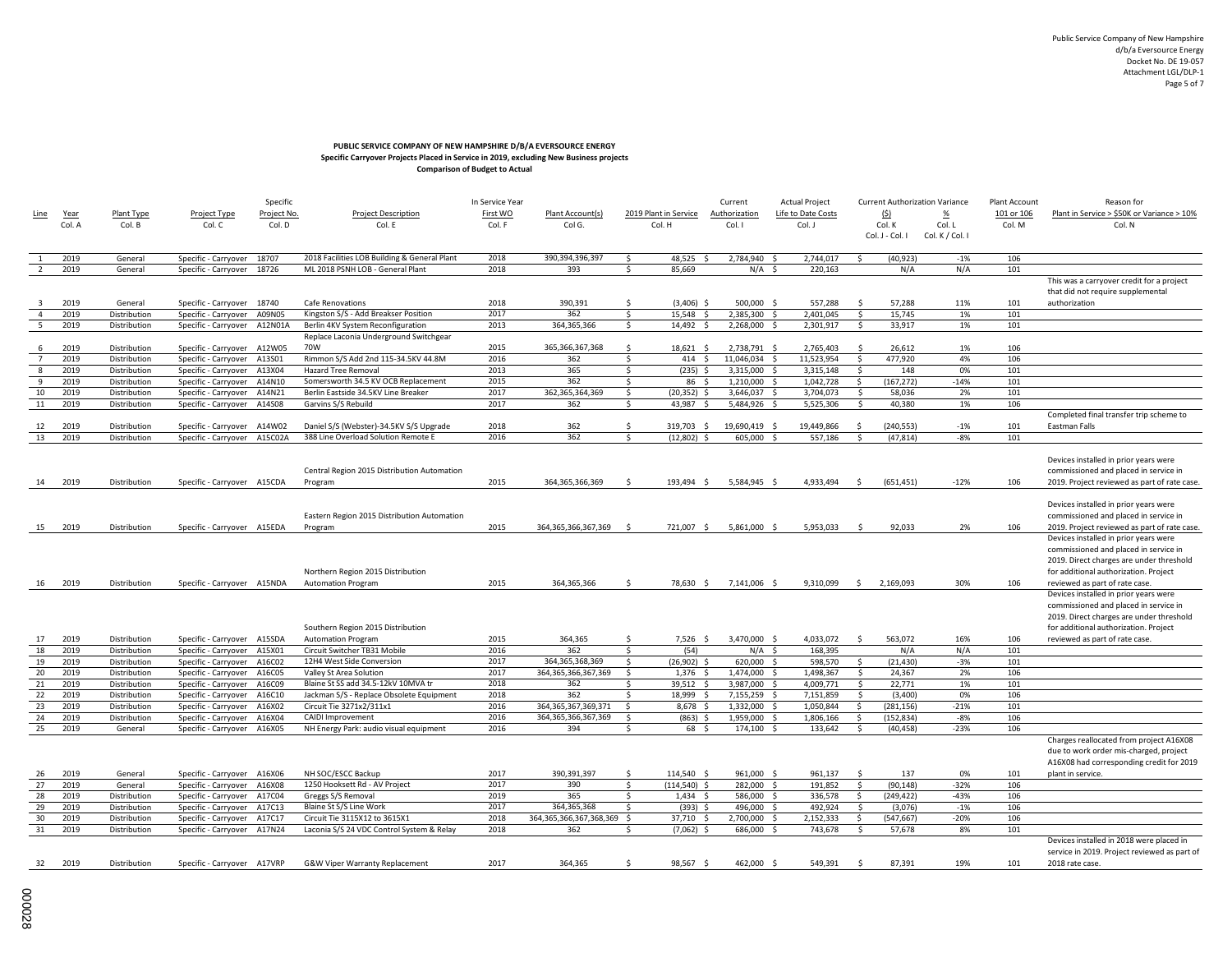# **PUBLIC SERVICE COMPANY OF NEW HAMPSHIRE D/B/A EVERSOURCE ENERGY Specific Carryover Projects Placed in Service in 2019, excluding New Business projects Comparison of Budget to Actual**

|             |        |              | Specific                    |             |                                                            | In Service Year |                            |              |                        | Current       |     | <b>Actual Project</b> |               |                 | <b>Current Authorization Variance</b> | Plant Account | Reason for                                   |
|-------------|--------|--------------|-----------------------------|-------------|------------------------------------------------------------|-----------------|----------------------------|--------------|------------------------|---------------|-----|-----------------------|---------------|-----------------|---------------------------------------|---------------|----------------------------------------------|
| <u>Line</u> | Year   | Plant Type   | <b>Project Type</b>         | Project No. | <b>Project Description</b>                                 | First WO        | Plant Account(s)           |              | 2019 Plant in Service  | Authorization |     | Life to Date Costs    |               | (5)             | %                                     | 101 or 106    | Plant in Service > \$50K or Variance > 10%   |
|             | Col. A | Col. B       | Col. C                      | Col. D      | Col. E                                                     | Col. F          | Col G.                     |              | Col. H                 | Col. I        |     | Col. J                |               | Col. K          | Col. L                                | Col. M        | Col. N                                       |
|             |        |              |                             |             |                                                            |                 |                            |              |                        |               |     |                       |               | Col. J - Col. I | Col. K / Col. I                       |               |                                              |
|             |        |              |                             |             |                                                            |                 |                            |              |                        |               |     |                       |               |                 |                                       |               |                                              |
| 33          | 2019   | Distribution | Specific - Carryover        | A18C21      | Manchester Airport Duct Relocation                         | 2018            | 364, 365, 366, 367         | Ŝ.           | (6, 141)               | $N/A$ \$      |     | 126,050               |               | N/A             | N/A                                   | 101           |                                              |
| 34          | 2019   | Distribution | Specific - Carryover        | A18E16      | West Rd Overloaded Steps                                   | 2018            | 364,365,366,367,368,369 \$ |              | $(816)$ \$             | 1,409,000     | -\$ | 1,393,282             | \$            | (15, 718)       | $-1%$                                 | 101           |                                              |
|             |        |              |                             |             |                                                            |                 |                            |              |                        |               |     |                       |               |                 |                                       |               | Final commissioning delayed in               |
|             |        |              |                             |             |                                                            |                 |                            |              |                        |               |     |                       |               |                 |                                       |               | coordination with related project. No        |
| 35          | 2019   | Distribution | Specific - Carryover        | A18N27      | Laconia S/S Replace LTC Controls                           | 2018            | 362                        | S.           | 82.474 \$              | 360,000 \$    |     | 275,872               | -S            | (84.128)        | $-23%$                                | 106           | supplement needed.                           |
| 36          | 2019   | Distribution | Specific - Carryover        | A18VRP      | Viper Replacement Project-Betterment                       | 2018            | 362.364.365                | S.           | $11,631$ \$            | 9,879,000 \$  |     | 5,960,784             | S.            | (3,918,216)     | $-40%$                                | 106           |                                              |
| 37          | 2019   | Distribution | Specific - Carryover        | A18W10      | 55H1 Peterborough URD                                      | 2018            | 366,367,369                | \$           | $(64, 374)$ \$         | 196,000 \$    |     | 213,826               | S.            | 17,826          | 9%                                    | 101           |                                              |
|             |        |              |                             |             |                                                            |                 |                            |              |                        |               |     |                       |               |                 |                                       |               | Trailer credit adjustment to 2019 plant in   |
|             |        |              |                             |             |                                                            |                 |                            |              |                        |               |     |                       |               |                 |                                       |               | service for a project with direct costs      |
|             |        |              |                             |             |                                                            |                 |                            |              |                        |               |     |                       |               |                 |                                       |               | under the threshold for additional           |
| 38          | 2019   | Distribution | Specific - Carryover A18W13 |             | Route 9 Roxbury-Sullivan 10439                             | 2018            | 364,365,369                | -Ś           | $(29, 235)$ \$         | 590,000 \$    |     | 680,646               | - \$          | 90,646          | 15%                                   | 106           | authorization.                               |
|             |        |              |                             |             |                                                            |                 |                            |              |                        |               |     |                       |               |                 |                                       |               | Trailing charges for this project that was   |
| 39          | 2019   | Distribution | Specific - Carryover        | A18W15      | 316 Line Rebuild                                           | 2018            | 364,365                    | \$           | 147,617 \$             | 1,182,000 \$  |     | 1,231,384             | \$            | 49,384          | 4%                                    | 101           | reviewed as part of 2018 rate case.          |
|             |        |              |                             |             |                                                            |                 |                            |              |                        |               |     |                       |               |                 |                                       |               | Multi-year project to replace cable at a     |
| 40          | 2019   | Distribution | Specific - Carryover A18X01 |             | Direct Buried Cable Replacement                            | 2018            | 364, 365, 366, 367, 369    | - Ś          | 556,269 \$             | 2,324,000 \$  |     | 1,124,606             | $\mathsf{S}$  | (1, 199, 394)   | $-52%$                                | 106           | development in Derry                         |
|             |        |              |                             |             |                                                            |                 |                            |              |                        |               |     |                       |               |                 |                                       |               | Additional 2019 plant in service for a       |
|             |        |              |                             |             |                                                            |                 |                            |              |                        |               |     |                       |               |                 |                                       |               | project that was reviewed as part of the     |
| 41          | 2019   | Distribution | Specific - Carryover A18X20 |             | CAIDI Improvement                                          | 2018            | 364, 365, 366, 367         | $\mathsf{S}$ | 574,363 \$             | 953,000 \$    |     | 898,696               | - \$          | (54, 304)       | $-6%$                                 | 101           | 2019 rate case.                              |
|             |        |              |                             |             |                                                            |                 |                            |              |                        |               |     |                       |               |                 |                                       |               | Trailing charges for this project that was   |
| 42          | 2019   | Distribution | Specific - Carryover A18XDA |             | Distribution Automation - Substation                       | 2018            | 362                        | \$           | 82,955 \$              | 1,100,000 \$  |     | 1,009,330             | -Ś            | (90, 670)       | $-8%$                                 | 106           | reviewed as part of 2018 rate case.          |
|             |        |              |                             |             |                                                            |                 |                            |              |                        |               |     |                       |               |                 |                                       |               | Additional vegetatation management           |
|             |        |              |                             |             |                                                            |                 |                            |              |                        |               |     |                       |               |                 |                                       |               | charges in 2019 for this project that was    |
| 43          | 2019   | Distribution | Specific - Carryover        | C18ETT      | <b>NH ETT 2018</b>                                         | 2018            | 365                        | \$           | 1,322,886 \$           | 6,319,000 \$  |     | 4,834,114             | \$            | (1,484,886)     | $-23%$                                | 101           | reviewed as part of the 2018 rate case.      |
| 44          | 2019   | Distribution | Specific - Carryover        | C18HAZ      | Hazard Tree Removal                                        | 2018            | 365                        | \$           | $(311, 153)$ \$        | 8,839,500     |     | 5,504,188             | $\mathsf{S}$  | (3, 335, 312)   | $-38%$                                | 106           |                                              |
|             |        |              |                             |             |                                                            |                 |                            |              |                        |               |     |                       |               |                 |                                       |               | Additional ROW clearing charges for this     |
|             |        |              |                             |             |                                                            |                 |                            |              |                        |               |     |                       |               |                 |                                       |               | project that was reviewed as part of 2018    |
| 45          | 2019   | Distribution | Specific - Carryover        | C18ROW      | NH Full Width ROW Clearing                                 | 2018            | 365                        | S.           | 327,530 \$             | 2,841,500 \$  |     | 1,394,052             |               | 5(1,447,448)    | $-51%$                                | 106           | rate case.                                   |
|             |        |              |                             |             | Webster S/S Expansion/Cap Bank Sared                       |                 |                            |              |                        |               |     |                       |               |                 |                                       |               |                                              |
| 46          | 2019   | Distribution | Specific - Carryover        | D1249A      | Assets-CE                                                  | 2018            | 362                        | \$           | (18, 739)              | $N/A$ \$      |     |                       |               | N/A             | N/A                                   | 106           |                                              |
| 47          | 2019   | Distribution | Specific - Carryover        | D1276A      | Distribution Design for F107 Project                       | 2017            | 364, 365, 366, 367, 369    | S.           | (143, 896)             | $N/A$ \$      |     | 124,597               |               | N/A             | N/A                                   | 106           |                                              |
| 48          | 2019   | Distribution | Specific - Carryover        | D1338A      | Distribution Design L176 Line Replacement                  | 2018            | 365                        | \$           | (2,952)                | $N/A$ \$      |     |                       |               | N/A             | N/A                                   | 101           |                                              |
| 49          | 2019   | Distribution | Specific - Carryover        | MS17N006    | NH 2017 Storm Event N: Oct 29                              | 2019            | 364                        | \$           | 94                     | $N/A$ \$      |     | 10,259                |               | N/A             | N/A                                   | 101           |                                              |
|             |        |              |                             |             |                                                            |                 |                            |              |                        |               |     |                       |               |                 |                                       |               | Trailing charges for meter purchases.        |
|             |        |              |                             |             |                                                            |                 |                            |              |                        |               |     |                       |               |                 |                                       |               | Project well under supplemental              |
|             |        |              |                             |             |                                                            |                 |                            |              |                        |               |     |                       |               |                 |                                       |               | threshold. Project reviewed as part of 2018  |
| 50          | 2019   | Distribution | Specific - Carryover        | NHMTR17     | NH Capital Meter Annual Project                            | 2017<br>2018    | 370<br>370                 | S.           | 77,244 \$              | 1,922,530 \$  |     | 1,001,997             | -Ś            | (920, 533)      | $-48%$                                | 106           | rate case.                                   |
| 51          | 2019   | Distribution | Specific - Carryover        | NHMTR18     | NH Annual Meter Project for 2018                           |                 |                            | S.           | 10,786<br>$\mathsf{s}$ | 2,320,000 \$  |     | 1,527,602             | S.            | (792, 398)      | $-34%$                                | 101           |                                              |
| 52          | 2019   | Distribution | Specific - Carryover        | R15CDA      | REP3 - 2015-2016 Central Region Distribution<br>Automation | 2015            | 364,365,366,369            | -Ś           | $6,888$ \$             | 6,097,000 \$  |     | 6,651,355             | <sup>\$</sup> | 554,355         | 9%                                    | 106           |                                              |
| 53          | 2019   | Distribution | Specific - Carryover        | R15CTC      | Circuit Tie Construction                                   | 2016            | 364, 365, 366, 367, 369    | S.           | $(44.107)$ \$          | 8,523,222 \$  |     | 8,472,978             | $\mathsf{S}$  | (50, 244)       | $-1%$                                 | 106           |                                              |
| 54          | 2019   | Distribution | Specific - Carryover        | R15DBI      | Direct Buried Cable Injection                              | 2016            | 365,367                    | S.           | 42 \$                  | 2,500,000 \$  |     | 1,674,931             | - Ś           | (825,069)       | $-33%$                                | 101           |                                              |
| 55          | 2019   | Distribution | Specific - Carryover        | R15DBR      | REP3 Direct Buried Cable Replacement                       | 2016            | 364, 365, 366, 367, 369    | S.           | $(7,585)$ \$           | 4,389,000 \$  |     | 4,377,411             | Ŝ.            | (11, 589)       | 0%                                    | 106           |                                              |
|             |        |              |                             |             |                                                            |                 |                            |              |                        |               |     |                       |               |                 |                                       |               | Trailing credit for 2019 plant in service of |
|             |        |              |                             |             |                                                            |                 |                            |              |                        |               |     |                       |               |                 |                                       |               | \$833 for a project that did not require     |
|             |        |              |                             |             |                                                            |                 |                            |              |                        |               |     |                       |               |                 |                                       |               | additional authorization as direct costs     |
|             |        |              |                             |             | REP 3 2015-2016 Eastern Region Distribution                |                 |                            |              |                        |               |     |                       |               |                 |                                       |               | were 1% over budget, under the threshold     |
| 56          | 2019   | Distribution | Specific - Carryover        | R15EDA      | Automation                                                 | 2015            | 362,364.37                 | Ŝ.           | $(833)$ \$             | 4,871,000 \$  |     | 5,848,933             | $\mathsf{s}$  | 977,933         | 20%                                   | 106           | for additional authorization                 |
| 57          | 2019   | Distribution | Specific - Carryover        | R15HLDR     | Hit List Reliability Enhancements                          | 2015            | 364, 365, 366, 367, 368    | $\mathsf{S}$ | (22, 946)<br>Ŝ.        | 4,904,100     | - Ś | 4,275,294             | S.            | (628, 806)      | $-13%$                                | 106           |                                              |
| 58          | 2019   | Distribution | Specific - Carryover        | R15HLR      | Heather-Lite Replacement                                   | 2016            | 364,365,369                | S.           | 11,857 \$              | 2,150,015 \$  |     | 1,482,712             | - \$          | (667, 303)      | $-31%$                                | 106           |                                              |
|             |        |              |                             |             | REP3 - 2015-2016 Northern Region                           |                 |                            |              |                        |               |     |                       |               |                 |                                       |               | Trailing charges for this project that was   |
| 59          | 2019   | Distribution | Specific - Carryover        | R15NDA      | <b>Distribution Automation</b>                             | 2015            | 364,365,366,369            | $\mathsf{S}$ | 89,332 \$              | 3,908,000 \$  |     | 4,140,469             | <sup>\$</sup> | 232,469         | 6%                                    | 101           | reviewed as part of 2018 rate case.          |
| 60          | 2019   | Distribution | Specific - Carryover        | R15NESC     | <b>NESC Capital Repairs</b>                                | 2015            | 364, 365, 366, 367, 369    | $\mathsf{S}$ | (5,665)<br>-Ś          | 1,152,000 \$  |     | 1,148,577             | Ŝ.            | (3, 423)        | 0%                                    | 106           |                                              |
| 61          | 2019   | Distribution | Specific - Carryover        | R15POR      | Porcelain Change-out                                       | 2015            | 365                        | \$           | 5,554<br><sup>\$</sup> | 4,000,000 \$  |     | 2,581,356             | \$            | (1,418,644)     | $-35%$                                | 106           |                                              |
| 62          | 2019   | Distribution | Specific - Carryover        | R15RPR      | Reject Pole Replacement                                    | 2015            | 364, 365, 366, 367, 369    | $\mathsf{S}$ | $(126, 373)$ \$        | 8,695,000     | - Ś | 8,562,684             | \$            | (132, 316)      | $-2%$                                 | 106           |                                              |